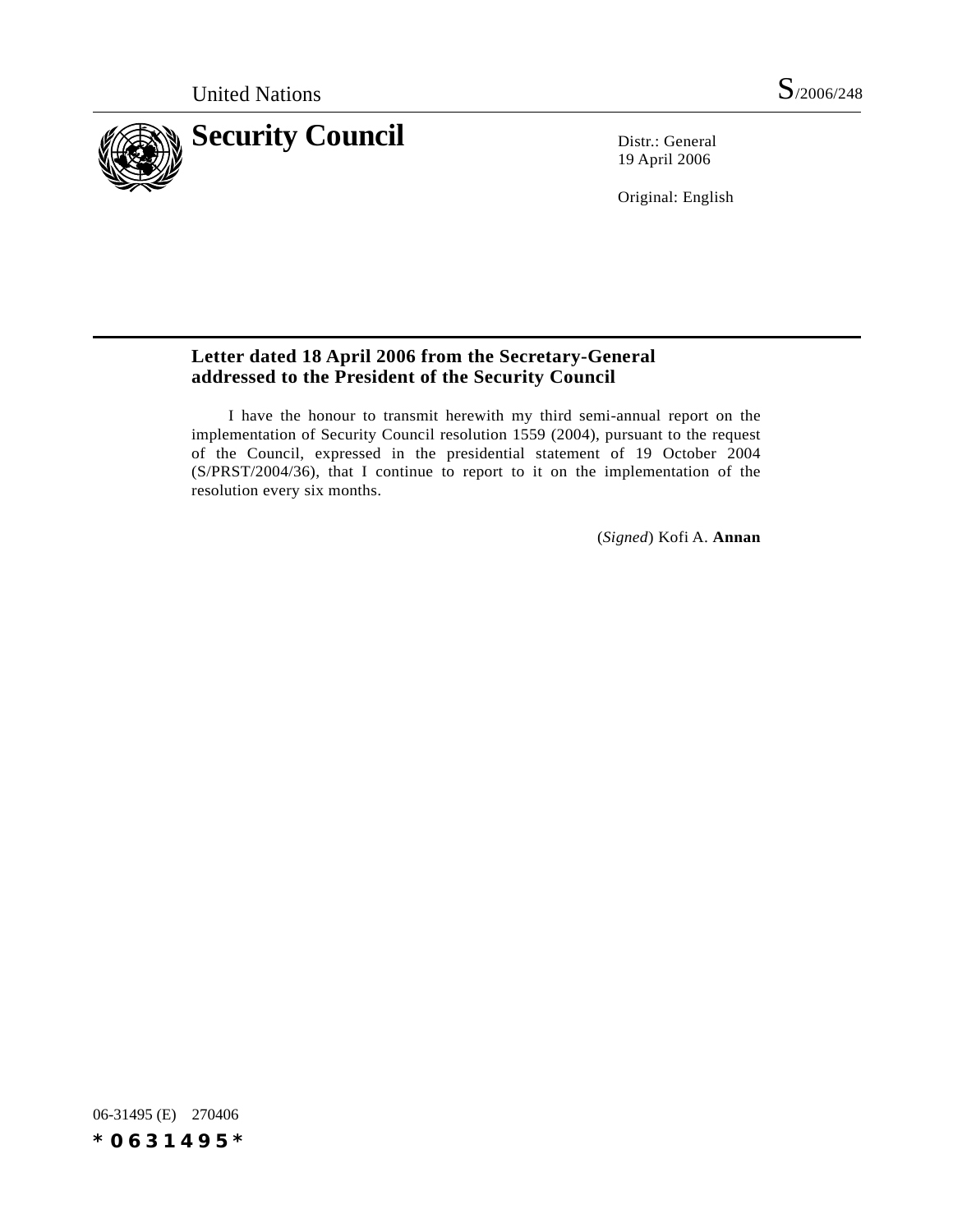# **Third semi-annual report of the Secretary-General to the Security Council on the implementation of Security Council resolution 1559 (2004)**

## **I. Introduction**

1. The present report is my third semi-annual report to the Security Council on the implementation of resolution 1559 (2004) of 2 September 2004, pursuant to the Council's request of 19 October 2004 (S/PRST/2004/36) that I continue to report to it on the implementation of the resolution every six months.

2. In its resolution 1559 (2004), the Security Council reiterated its strong support for the territorial integrity, sovereignty and political independence of Lebanon. The Council called upon all parties concerned to cooperate fully and urgently with it for the full implementation of resolution 1559 (2004) and all relevant resolutions concerning the restoration of the territorial integrity, full sovereignty and political independence of Lebanon. It also defined a number of provisions, among them:

(a) The withdrawal of all remaining foreign forces from Lebanon;

(b) The disbanding and disarmament of all Lebanese and non-Lebanese militias;

(c) The extension of the control of the Government of Lebanon over all Lebanese territory;

(d) Strict respect of the sovereignty, territorial integrity, unity, and political independence of Lebanon under the sole and exclusive authority of the Government of Lebanon throughout Lebanon.

The Council also declared its support for a free and fair electoral process in Lebanon's then upcoming presidential election, conducted according to Lebanese constitutional rules devised without foreign interference or influence.

3. In my last report to the Security Council of 26 October 2006 (S/2005/673), I stated that the parties concerned had made considerable further progress towards the implementation of resolution 1559 (2004). I concluded that a number of operational requirements derived from the resolution had been met, among them the withdrawal of Syrian forces from Lebanon and the conduct of free and fair legislative elections. I also stated that other requirements remained to be implemented, particularly the disbanding and disarming of Lebanese and non-Lebanese militias, the extension of government control throughout all of Lebanon and the full restoration and strict respect for the sovereignty, unity, territorial integrity and political independence of Lebanon, most notably through the establishment of normal diplomatic relations and the demarcation of borders between the Syrian Arab Republic and Lebanon.

4. In its presidential statement of 23 January 2006 (S/PRST/2006/3), the Security Council welcomed my report and reaffirmed its strong support for the sovereignty, territorial integrity, unity and political independence of Lebanon. The Council noted with regret that some of the provisions of resolution 1559 (2004) had yet to be implemented, particularly the disbanding and disarming of Lebanese and non-Lebanese militias and the extension of government control over all Lebanese territory, and free and fair presidential elections conducted according to the Lebanese constitutional rules, without foreign interference and influence. The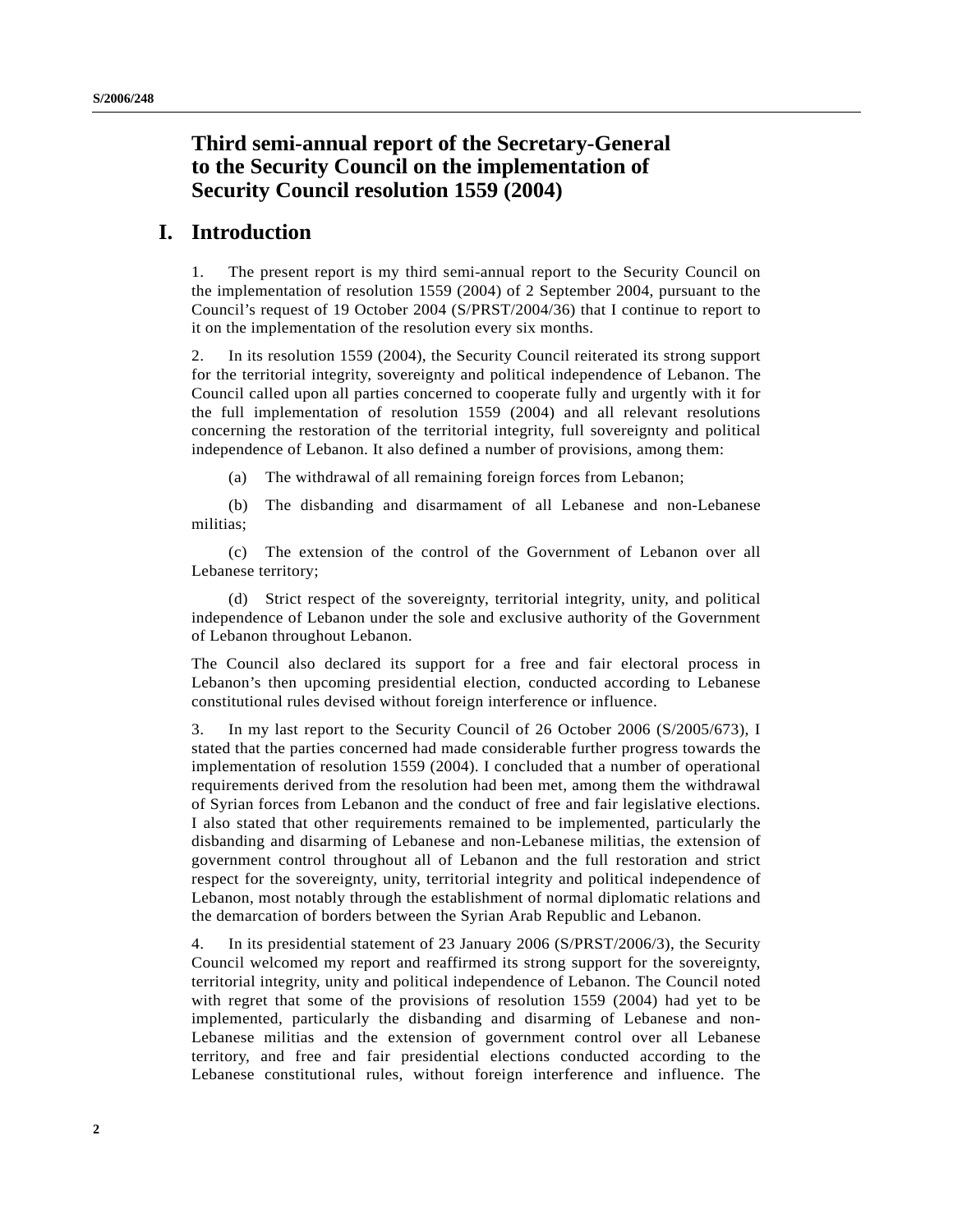Council commended the Lebanese Government for the dialogue it had initiated and for the steps it had taken, and called on it to sustain its efforts to achieve progress on all these issues in accordance with resolution 1559 (2004) and to pursue a broad national dialogue. In addition, the Council called on all other parties concerned, in particular the Government of the Syrian Arab Republic, to cooperate to this end.

# **II. Background**

5. In the six months since my last report of 26 October 2005 (S/2005/673), the situation in Lebanon has remained tense.

6. I note with relief that the number of terrorist attacks and acts of intimidation decreased significantly compared to the previous six-month period. However, a general atmosphere of fear and insecurity continues to prevail. On 12 December 2005, in a deeply deplorable act of terror, Lebanese member of Parliament, editor and journalist Gebrane Tueni was killed along with three others in a car bombing in the suburbs of Beirut. In its presidential statement of 12 December 2005 (S/PRST/2005/61), the Council condemned the attack in the strongest terms, reiterated its deep concern about the impact of such assassinations, as well as its warning to the sponsors of terrorist acts in Lebanon that they would ultimately be held accountable for their crimes. In the statement, the Council also reaffirmed its resolution 1559 (2004) and reiterated once again its call for the strict respect of the sovereignty, territorial integrity, unity and political independence of Lebanon. I joined in the Council's condemnation of the bombing.

7. In this context, I note that the United Nations International Independent Investigation Commission (UNIIIC) investigating the terrorist assassination of former Lebanese Prime Minister Rafiq Hariri and 22 others in downtown Beirut on 14 February 2005 has continued its work in Lebanon. I also recall that in fulfilment of resolution 1644 (2005) of 15 December 2005, the Commission has extended its technical assistance to the Lebanese authorities with regard to their investigations on the terrorist attacks perpetrated in Lebanon since 1 October 2004.

8. In my last report, I observed that Lebanon was witnessing a momentous transition. I wrote that Lebanon had entered a new phase in its history, a phase that had the potential for the Lebanese to finally leave behind a tragic past, to unite and to shape a new future of self-determination, independence, coexistence and peace. Over the past six months, Lebanon has continued its transition into this new phase of its history, but has also witnessed temporary setbacks, a stark reminder of how fragile the new era continues to be.

9. On 12 December 2005, members of the Amal party and Hizbollah suspended their participation in the cabinet in protest over the request of the Government of Lebanon to the United Nations to create an international tribunal to try suspects in the assassination of former Lebanese Prime Minister Rafiq Hariri. The political process remained deadlocked until the ministers returned to the cabinet on 2 February 2006.

10. Upon the initiative of Speaker of the Lebanese Parliament, Nabih Berri, 14 leaders of the Lebanese factions and parties gathered for the first session of a national dialogue on 2 March 2006. The agenda items of the dialogue were (a) the investigation into the terrorist assassination of former Prime Minister Rafiq Hariri;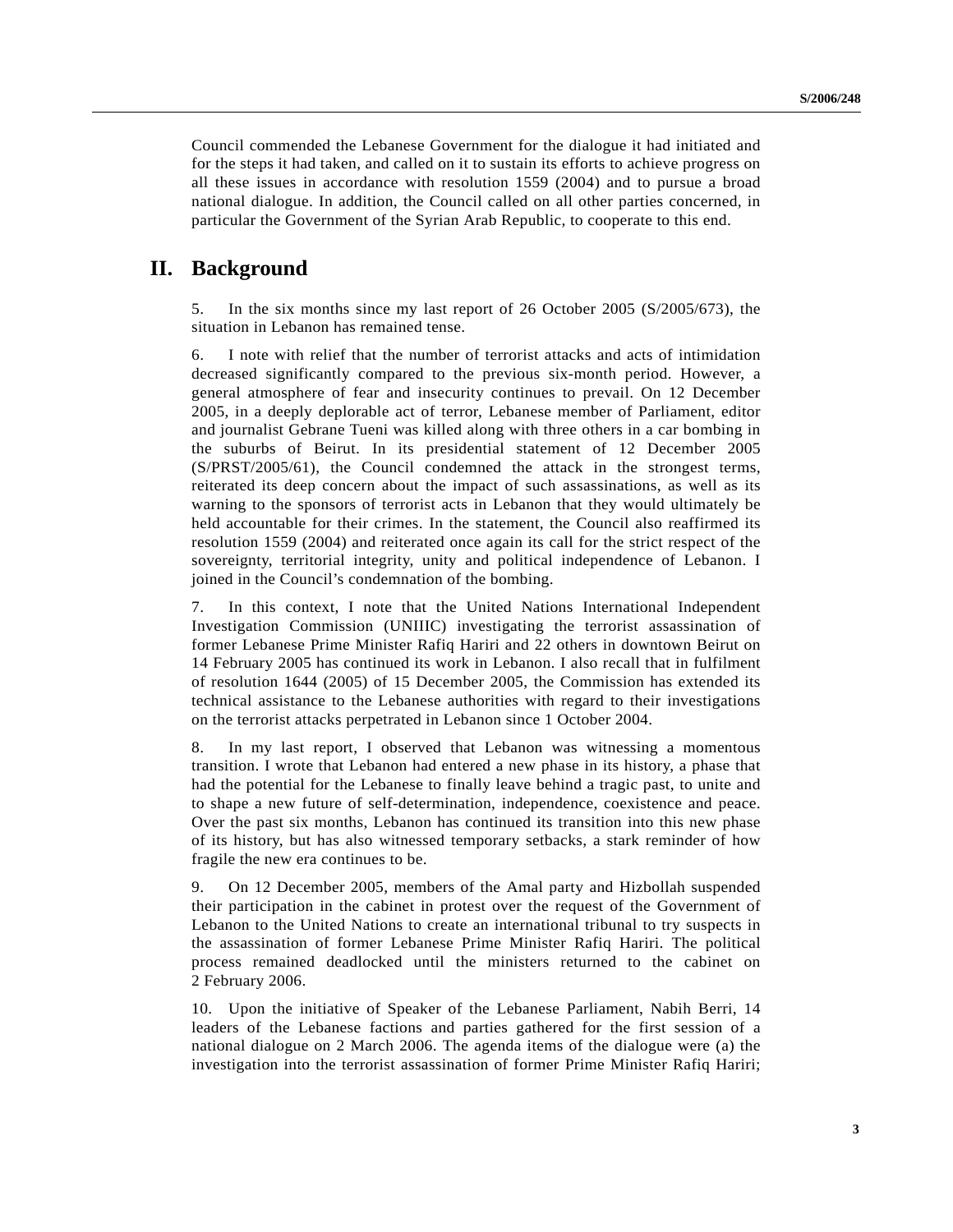(b) the Palestinian issue in Lebanon; (c) Syrian Arab Republic-Lebanon relations; (d) the status of the Shebaa farmlands; (e) the fate of the presidency; and (f) the arms of Hizbollah. A number of agreements were reached on the first four items before the dialogue was adjourned on 3 April.<sup>1</sup>

11. On 10 April, the Lebanese security forces announced that they had issued warrants of arrests for 14 individuals for their apparent intent to carry out terrorist attacks in Lebanon; nine individuals were arrested. The group was alleged to have planned a plot to assassinate Hizbollah Secretary-General Sheikh Hassan Nasrallah.

12. Throughout the reporting period, a tense bilateral relationship has prevailed between the Syrian Arab Republic and Lebanon. There have been mutual accusations in public statements, including against political leaders.

## **III. Implementation of resolution 1559 (2004)**

13. The Lebanese have made further significant progress towards implementing in full all provisions of resolution 1559 (2004), in particular with the agreements reached during the national dialogue. The implementation of the agreements reached at the dialogue urgently necessitates and depends on the cooperation of parties other than the Lebanese themselves for the purpose of the full implementation of resolution 1559 (2004) without delay. The national dialogue has tasked Prime Minister Fouad Seniora to visit Damascus at the earliest opportunity to follow up on the relevant issues that need to be addressed through bilateral dialogue.

14. To date, the provisions of resolution 1559 (2004) calling for the disbanding and disarmament of all Lebanese and non-Lebanese militias, the extension of the control of the Government of Lebanon over all Lebanese territory and strict respect of the sovereignty, territorial integrity, unity and political independence of Lebanon under the sole and exclusive authority of the Government have not yet been fully implemented.

## **A. Withdrawal of foreign forces deployed in Lebanon**

15. In my last report, I stated that the requirement of the withdrawal of Syrian troops and military assets had been met. I referred to the possible exception of the Deir al-Ashayr area, the status of which was unclear, and where a Syrian military presence remained. In consequence, I noted the complications that had arisen from the lack of a clearly agreed upon and demarcated border between Lebanon and the Syrian Arab Republic, which highlighted the need for a formal border agreement and demarcation of the frontier between the two countries.

## **B. Sovereignty, territorial integrity, unity and political independence of Lebanon**

16. In my last report, I outlined that the Security Council, by its resolution 1559 (2004), places central emphasis on the sovereignty, territorial integrity, unity and

**\_\_\_\_\_\_\_\_\_\_\_\_\_\_\_\_\_\_**

<sup>1</sup> A copy of the decisions reached at the national dialogue, up until the submission of the present report, is attached, see annex I.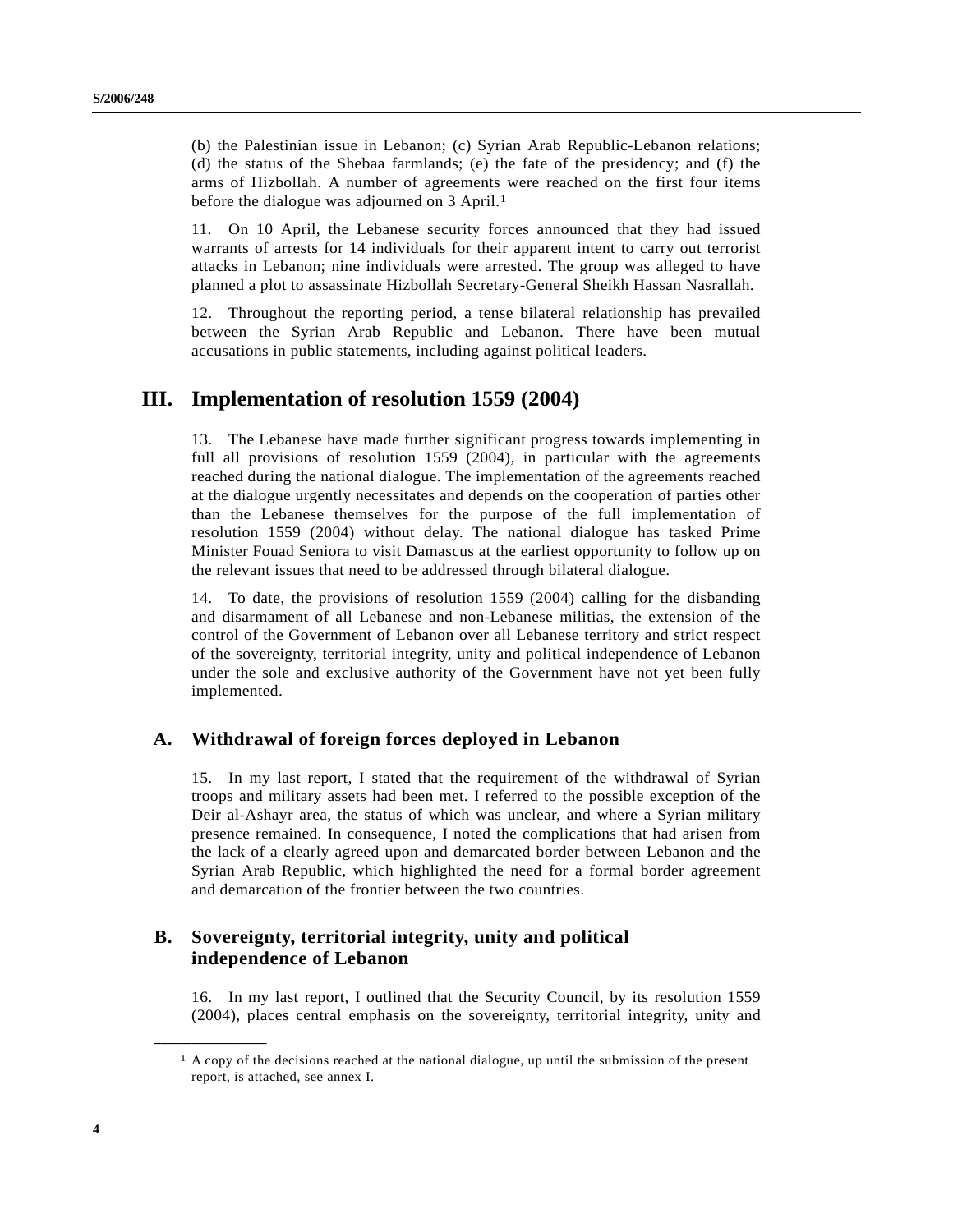political independence of Lebanon under the sole and exclusive authority of the Government of Lebanon throughout the country. I have continued to assign this matter the highest priority in my efforts to assist with the implementation of the resolution.

17. In my last two reports (S/2005/272 of 26 April 2005 and S/2005/673 of 26 October 2005), I identified a number of elements of particular importance to the restoration of, and strict respect for, the sovereignty, unity and political independence of Lebanon. These were:

(a) The conduct of free and credible parliamentary elections in Lebanon;

(b) The end of the existence and influence of the Syrian intelligence apparatus in Lebanon;

(c) The establishment of mutual diplomatic representations between the Syrian Arab Republic and Lebanon;

(d) The conclusion of a border agreement between Lebanon and the Syrian Arab Republic and the delineation of the border between the two countries;

(e) The cessation of Israeli overflights violating Lebanese territorial integrity.

#### **Free and credible parliamentary elections**

18. I concluded in my last report that, despite ongoing and necessary work to ensure the broad freeness and credibility of electoral processes in Lebanon, the operational requirement of free and credible elections derived from resolution 1559 (2004) had been met.

### **Syrian intelligence apparatus and activity in Lebanon**

19. In my last report I noted that the verification mission I dispatched to Lebanon had verified the full and complete withdrawal of Syrian troops and military assets from Lebanon, with the possible exception of the Deir al-Ashayr area. I also noted that the mission had been unable to conclude with certainty that the Syrian intelligence apparatus had been withdrawn entirely. The Government of Lebanon has informed me that it is confident that, by and large, Syrian intelligence has withdrawn, although reports and allegations that there is ongoing Syrian intelligence activity in Lebanon have continued to surface on occasion. The Lebanese Government has also informed me that the process of transition and reorganization within the Lebanese security services is ongoing, and that it has not yet established full control over all services. The Government of the Syrian Arab Republic has denied all allegations that it has any intelligence presence or activity in Lebanon.

### **Establishment of mutual diplomatic representation**

20. In my last report I referred to the continued aspiration of Lebanon and the Syrian Arab Republic to formalize their bilateral relations. I stated my expectation that both Governments would take tangible measures to formalize ties between their countries as sovereign and independent nations prior to the submission of the present report to the Security Council.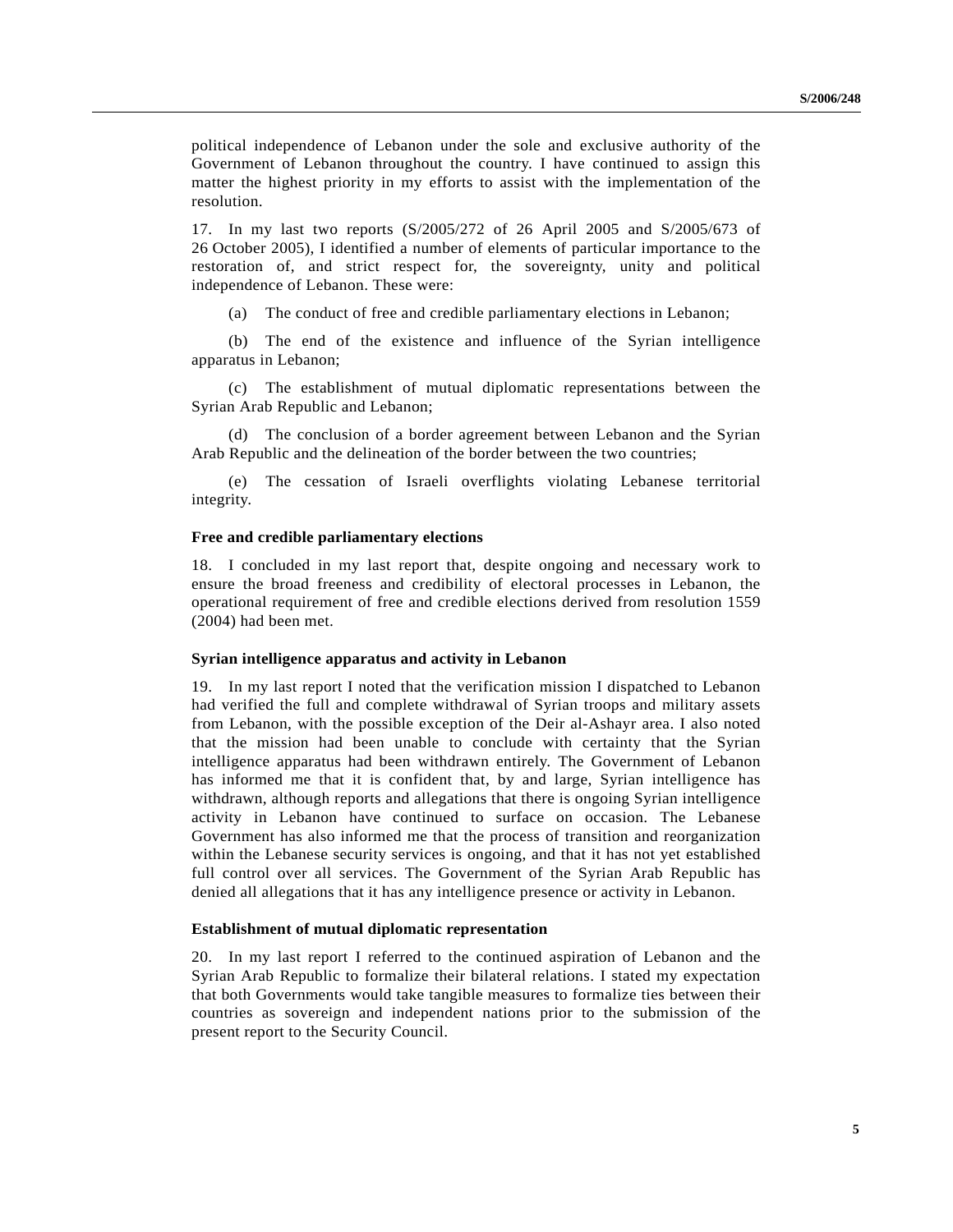21. With regard to the formalization of bilateral relations between the Syrian Arab Republic and Lebanon, on 14 March 2006, at the Lebanese national dialogue, it was decided to put the relationship between the two countries "on the basis of firm and clear principles that would correct any deficiencies that have marred these relations". At the national dialogue it was also agreed, in particular, that each side should exercise control over its borders and that the Government of Lebanon should take the necessary measures towards that end. In addition, it was agreed that the principle of non-intervention by either State in the other's internal affairs should guide bilateral relations and that a relationship of mutual trust and respect should be embodied at the soonest possible date in the establishment of embassy-level diplomatic relations between the two countries. The national dialogue further agreed on the activation of a joint Syrian-Lebanese committee to close the file on missing persons and detainees in the two countries as quickly as possible.

22. I note, and emphasize, that the agreements reached at the national dialogue reflect and reiterate the relevant provisions of the 1989 Charter of National Reconciliation, also known as the Taif Agreement, which was negotiated and concluded by Lebanese political parties and factions under the auspices of the League of Arab States in Taif, Saudi Arabia. The Taif Agreement, which put an end to the prolonged hostilities and the civil war in Lebanon, was ratified by the Lebanese Parliament and endorsed by the Security Council. With regard to Lebanese-Syrian relations, the Taif Agreement stipulated that:

"Lebanon should not be allowed to constitute a source of threat to Syria's security, and Syria should not be allowed to constitute a source of threat to Lebanon's security under any circumstances. Consequently, Lebanon should not allow itself to become a pathway or a base for any force, state, or organization seeking to undermine its security or Syria's security. Syria, which is eager for Lebanon's security, independence and unity and for harmony among its citizens, should not permit any act that poses a threat to Lebanon's security, independence, and sovereignty."

23. The agreements reached at the national dialogue have not yet been translated into practice. Their implementation, by definition, necessitates and depends on the cooperation between Lebanon and the Syrian Arab Republic. The Government of the Syrian Arab Republic has stated that it considers that "the channels of communication and trade are effectively developed enough to make the opening of embassies unnecessary, although Damascus does not exclude the establishment of diplomatic missions sometime in the future".2

24. At the national dialogue, Prime Minister Seniora was tasked with visiting Damascus at the earliest opportunity to follow up on the relevant issues that need to be addressed through bilateral dialogue. However, to date, there have been no further discussions between the Governments of Lebanon and the Syrian Arab

**\_\_\_\_\_\_\_\_\_\_\_\_\_\_\_\_\_\_**

<sup>2</sup> Minister for Foreign Affairs of the Syrian Arab Republic, Walid Muallem, made these public comments on 6 April 2006.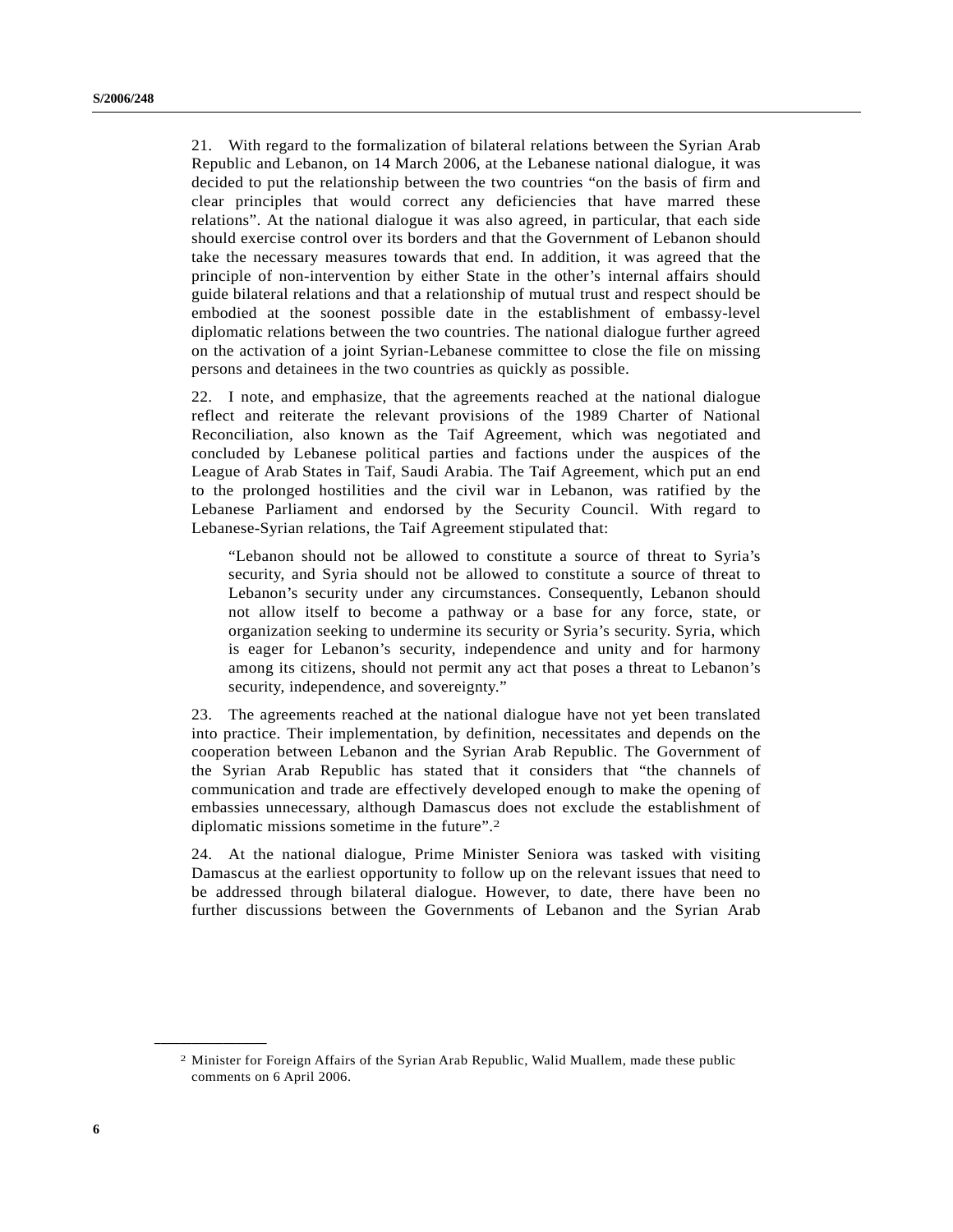Republic on the issue of the mutual opening of embassies in their respective capitals. Bilateral relations have been tense over the last six months.3

#### **Delineation of the border**

**\_\_\_\_\_\_\_\_\_\_\_\_\_\_\_\_\_\_**

25. As I stated in my last report, as part of the formalization of ties between the two countries, and in order to guarantee the sovereignty, political independence and territorial unity of Lebanon, there is need for a formal border agreement between the Syrian Arab Republic and Lebanon and the demarcation of that border on the ground. This matter is particularly important given the prevailing uncertainty as to whether the Deir al-Ashayr area, in which a Syrian battalion continues to be stationed, falls onto the Lebanese or the Syrian side of the frontier.

26. The Government of Lebanon and the Lebanese Armed Forces have confirmed to me that there have been further illegal transfers of goods, including arms, which they state are difficult to prevent, as there are a number of villages along the Lebanese-Syrian border that partly fall into one country and partly into the other, and the borderline is not clearly demarcated and physically manifested on the ground. According to the Lebanese Army Command, there are a number of locations with unclear status, and official Lebanese and Syrian maps show discrepancies.

27. In my last report, I referred to a statement to me by Lebanese Prime Minister Seniora that talks between Lebanon and the Syrian Arab Republic on the delineation of the border had recently begun, reviving a dialogue initiated in 1964 and suspended in 1975.

28. In May 2005, a joint Syrian-Lebanese military commission formed to determine if the Deir al-Ashayr area fell into Lebanon or the Syrian Arab Republic found that there was a discrepancy between the two countries' maps. The commission suggested the reactivation of the boundary commission, which had operated until 1975 but had not completed its work, in order to eliminate the existing discrepancy so that the borders could "be unambiguously demarcated and committed to".

29. In September 2005, Lebanese Prime Minister Seniora had sent a letter to the Secretary-General of the Higher Syrian-Lebanese Council, informing him of disputes between Lebanese and Syrian farmers regarding ownership of land along the frontier and suggesting that, in accordance with the joint military commission's recommendation, the joint boundary commission be reactivated. In November 2005, Syrian Prime Minister Muhammad Naji al-Ottri informed his Lebanese counterpart, via the Secretary-General of the Higher Syrian-Lebanese Council, that the Syrian Arab Republic agreed to reactivate the joint boundary commissions, but stipulated a number of conditions. Most significantly, the Syrian Arab Republic proposed the conducting of the process of delineating the joint border in five stages, beginning

<sup>3</sup> For example, on 13 March 2006, a Syrian Penal Court in the First Instance summoned Lebanese Minister of Telecommunications Marwan Hamadeh, member of Parliament Walid Jumblatt and journalist Fares Khashan after a complaint had been filed by the Syrian Attorneys' Syndicate, accusing the three Lebanese of incitement against the national unity of the Syrian Arab Republic. On 14 April 2006, the General Prosecutor of the Syrian military court disclosed publicly that a decision had been taken to pursue legal proceedings against Minister Marwan Hamadeh, members of Parliament Saad Hariri and Walid Jumblatt and journalist Fares Khashan over their statements against the Syrian Arab Republic and for "inciting foreign countries to be hostile to the Syrian Arab Republic and its leaders".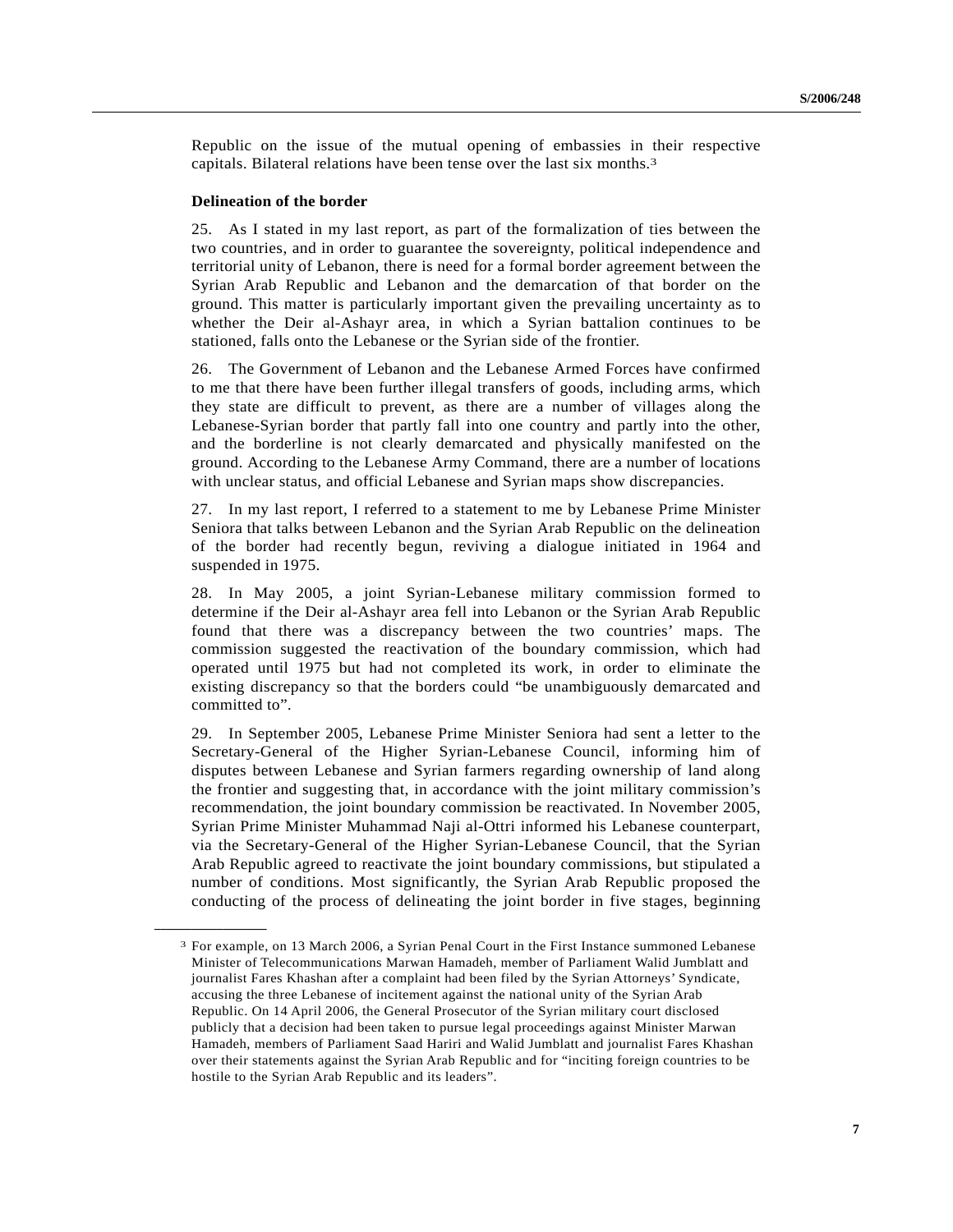with the sea boundary and land border in the north, before proceeding towards the Deir al-Ashayr/Ersal area. In addition, with reference to the area of the Shebaa farmlands, the Syrian agreement was contingent upon the condition that boundaries in occupied areas would not be demarcated until after the achievement of a just and comprehensive peace agreement.

30. In a letter sent in December 2005, Lebanese Prime Minister Seniora addressed Syrian Prime Minister al-Ottri, expressing his appreciation for the agreement of the Syrian Arab Republic to the demarcation of the border. With reference to the stipulation by the Syrian Arab Republic that the border not be delineated in areas occupied by Israel, Prime Minister Seniora wrote that "it was imperative that a joint mechanism for demarcating the boundaries be established between our brotherly countries in cooperation with the United Nations, because it would contribute to liberating these farmlands from the Israeli occupation". Prime Minister Seniora further proposed a "rapid and comprehensive demarcation that includes the Shebaa farmlands in view of its national importance, which demands speedy joint action to take the necessary practical steps to establish this mechanism in order to complete this important national work at the soonest opportunity". There has been no response or follow-up to that letter.

31. In this context, I note that the status of the Shebaa farmlands has remained under discussion among the Lebanese and in the region. In particular, it is important to note that participants in the Lebanese national dialogue affirmed their support on 14 March 2006 for all contacts undertaken by the Government of Lebanon to "establish the Lebanese identity of the Shebaa farmlands," and to "determine the area's borders in accordance with procedures and principles approved and accepted by the United Nations".

32. As outlined in greater detail in my previous reports, the Security Council has repeatedly reiterated its confirmation that Israel withdraw its forces from all Lebanese territory in fulfilment of Security Council resolution 425 (1978) in 2000, and that it consider the Shebaa farms area to be Israeli-occupied Syrian territory, on the basis of the information regarding the international boundary available to the United Nations in delineating the Blue Line of withdrawal.

33. The United Nations determination of the status of the Shebaa farms is, as I wrote in my reports to the Security Council of 22 May 2000 (S/2000/460) and of 16 June 2000 (S/2000/590 and Corr.1), without prejudice to any internationally recognized border agreement that Lebanon and the Syrian Arab Republic may wish to conclude in the future. Its current status as Israeli-occupied Syrian territory does, however, remain valid unless and until the Governments of Lebanon and the Syrian Arab Republic take steps under international law to alter that status.

34. Lebanon has repeatedly committed, in writing and through public statements such as the one made by Foreign Minister Fawzi Salloukh after a meeting with my Special Envoy for the implementation of Security Council resolution 1559 (2004) in Beirut on 24 March 2006, to respect the Blue Line. In this context, I particularly recall President Émile Lahoud's letter to me of 12 June 2000 (A/54/914- S/2000/564), in which the Lebanese authorities committed to accept and respect the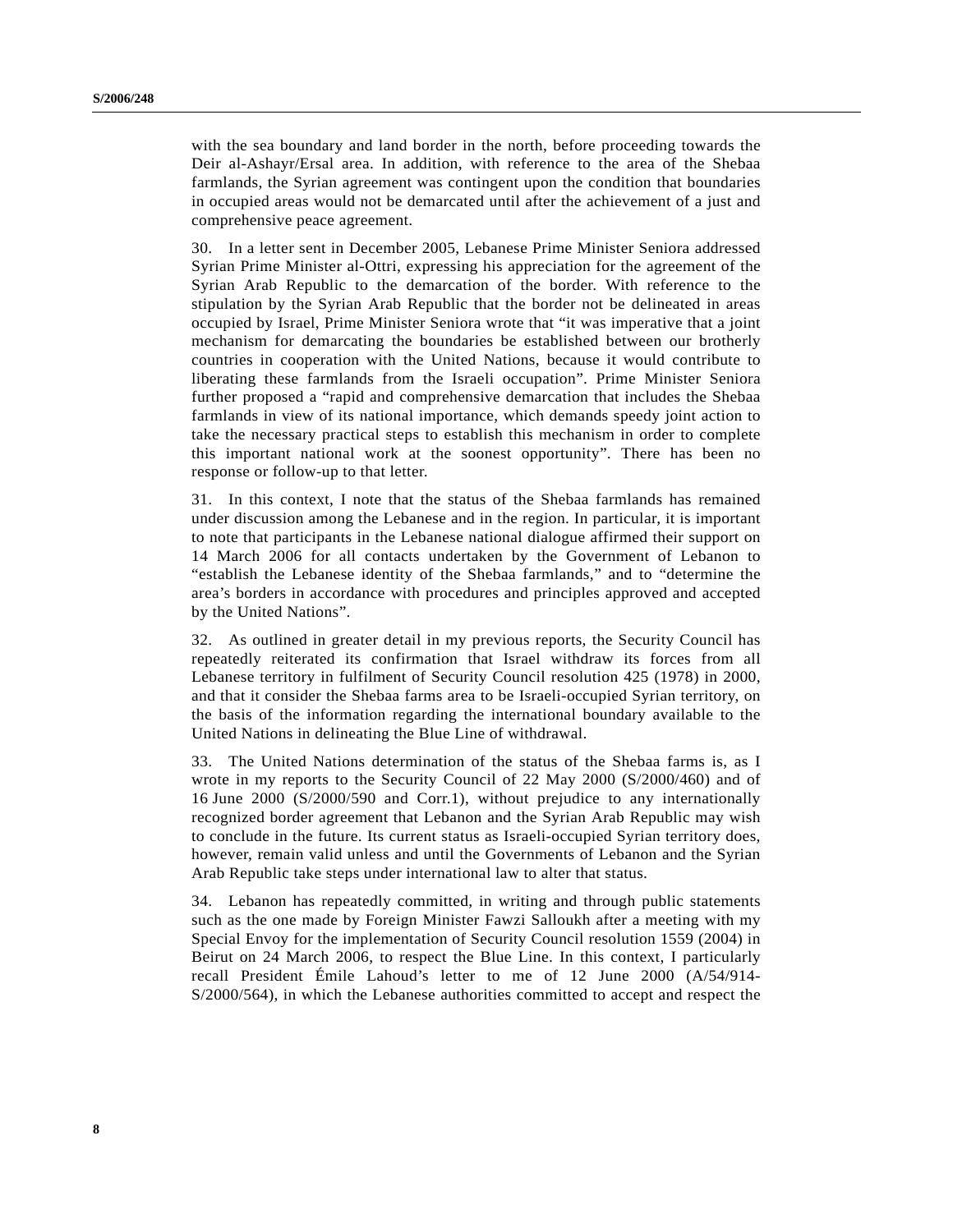Blue Line until a border delineation agreement is reached by Lebanon and the Syrian Arab Republic.4

35. On the basis of the aforementioned facts, the exchange of letters between the Governments of Lebanon and the Syrian Arab Republic, and the agreements reached at the national dialogue in Lebanon, it appears that there exists a consensus on the general need to delineate the Lebanese-Syrian border. There also appears to be agreement among the Lebanese that the Shebaa farmlands area is to be considered Lebanese territory.5 Representatives of the Syrian Arab Republic have repeatedly made public statements to the effect that the Syrian Arab Republic agrees in principle with the notion that the Shebaa farms are Lebanese territory.6

36. In consequence, the onus is therefore on the Governments of Lebanon and the Syrian Arab Republic to move speedily towards the conclusion of a border agreement that reflects the consensus that appears to exist. The Lebanese have emphasized their willingness to do so both at the recent national dialogue and through Prime Minister Seniora's initiative and in his repeated statements. I expect the cooperation of the Syrian Arab Republic on this matter.

37. As I have stated previously, the conclusion of a border delineation agreement would represent a tangible and significant step towards formalizing the relations between the two countries and towards reaffirming Lebanon's sovereignty, territorial integrity and political independence. While the negotiation and conclusion of such a border agreement is the exclusive prerogative of the two countries, discussions should focus particularly on areas the status of which is uncertain or disputed, without prejudice to their status as areas occupied by a third party and subject to Security Council resolutions 242 (1967) and 338 (1973).

#### **Israeli overflights violating Lebanese territorial integrity**

**\_\_\_\_\_\_\_\_\_\_\_\_\_\_\_\_\_\_**

38. Since my last report, Lebanese territorial integrity has continued to be regularly violated by Israeli aircraft flying into Lebanese airspace. The Government of Israel has continued to maintain its claim that these overflights are carried out for

<sup>4</sup> In his letter to me dated 12 June 2000 (S/2000/564), Lebanese President Lahoud outlined Lebanon's position regarding the Blue Line and wrote: "In connection with the Shebaa farmlands, it is clear from the report of the Secretary-General that a de facto line has been adopted for the area in light of the fact that there are no old maps that can confirm the boundary between Lebanon and the Syrian Arab Republic. Accordingly, the de facto line is the line separating the areas of operation of UNIFIL and UNDOF, while the United Nations notes that this line can in no way be regarded as affecting the rights of the parties concerned with respect to their international boundaries. Lebanon has accepted this assessment until such time as a joint formula for the farmlands area can be agreed by Lebanon and Syria for submission to the United Nations".

<sup>5</sup> See my reports to the Security Council of 22 May 2000 (S/2000/460) and 16 June 2000 (S/2000/590 and Corr.1), and the Security Council's presidential statements of 23 May 2000 (S/PRST/2000/18) and 18 June 2000 (S/PRST/2000/21).

<sup>6</sup> I recall Syrian Vice-President Sharaa's statements to the press after his meeting with Egyptian President Mubarak in Sharm el-Sheikh on 23 March 2006 and President Assad's statement in an interview with the French newspaper *Le Figaro*, published on 23 June 2001, in which President Assad was quoted as saying: "According to international law, it is up to the bordering States concerned to identify the status (*appartenance*) of a territory. Once that discussion is completed, an accord must be registered with the international authorities. In the case of Shebaa, this is the strict responsibility of the Syrian Arab Republic and Lebanon. As for third parties that take a position on the 'nationality' of Shebaa, they have no such competency."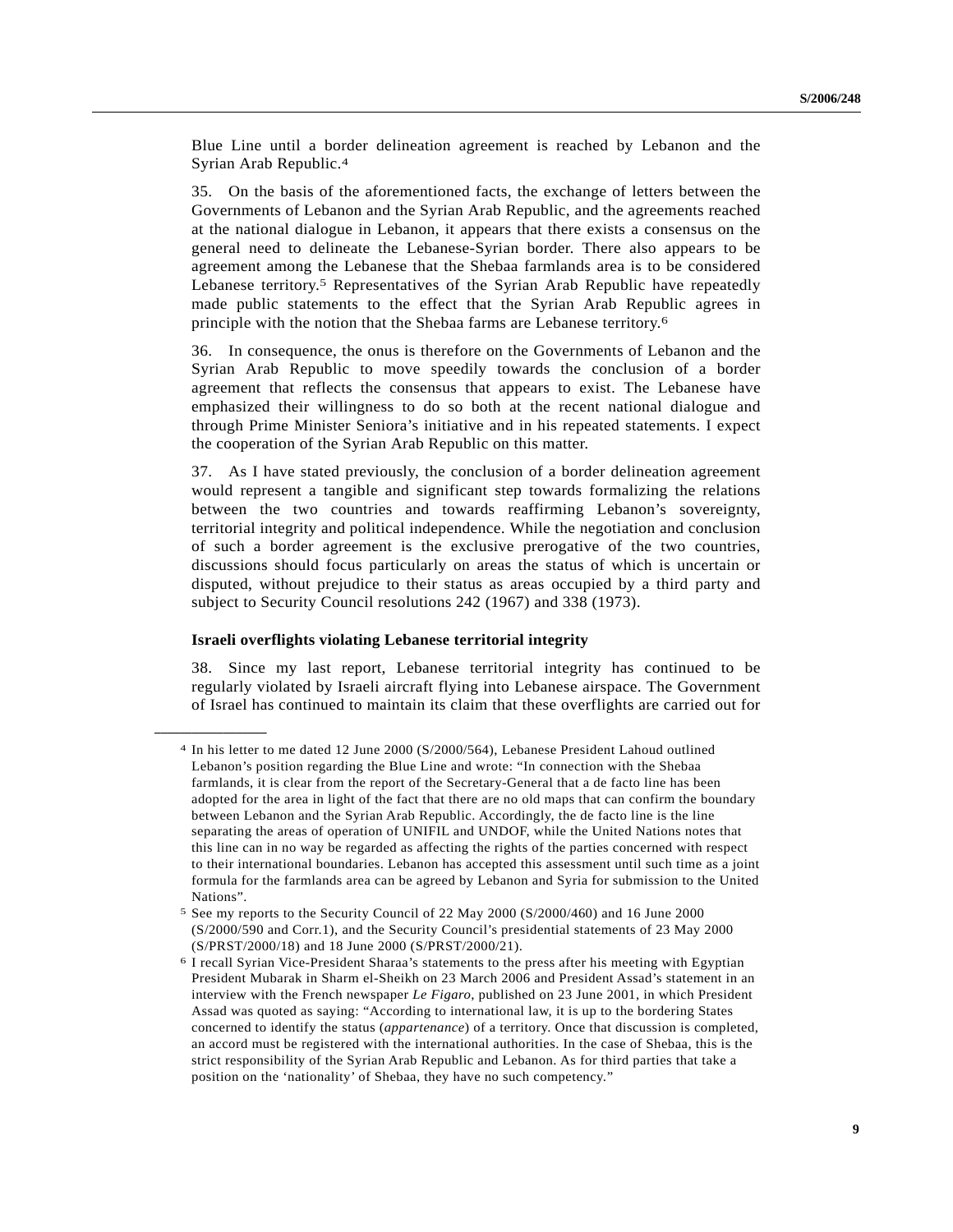security reasons. Along with my representatives in the region, I have regularly continued to reiterate our call on Israel to cease these overflights, which stand in contradiction to Security Council resolutions 425 (1978) and 426 (1978) and to my efforts to assist with the full implementation of resolution 1559 (2004). During one particular period in November 2005, as I have reported elsewhere,7 overflights were numerous and particularly intrusive and provocative, although their number decreased thereafter.

## **C. Extension of the control of the Government of Lebanon over all Lebanese territory**

39. In my previous report to the Security Council, I stated that over the preceding six months, there had again been incidents underlining that the Government of Lebanon does not yet fully exert control over all of its territory. This has remained the case during the period of the past six months.

40. In this context, I note that the primary factors impeding the extension of Lebanese Government control over all of Lebanon's territory are the existence of armed groups outside the control of the Lebanese Government and uncertainty over the exact boundaries of the Lebanese territory. Timely implementation of tangible measures towards the disarming and disbanding of Lebanese and non-Lebanese militias and towards the delineation of the border between the Syrian Arab Republic and Lebanon will be an important step towards the extension of the Government's control over all its territory.

41. I also recall in this context two provisions of the 1989 Taif Agreement, which ended the civil war after a dialogue among the Lebanese. Firstly, the Taif Agreement stipulated that Lebanon would take "all the necessary steps to liberate all Lebanese territories from the Israeli occupation, to spread State sovereignty over all of Lebanon's territory and to deploy the Lebanese army in the border area adjacent to Israel". Secondly, the Taif Agreement stipulated the disbanding and disarming of all Lebanese and non-Lebanese militia as a measure related to the broader provision that "considering that all Lebanese factions have agreed to the establishment of a strong State founded on the basis of national accord, the national accord Government shall draft a detailed one-year plan whose objective is to spread the sovereignty of the State of Lebanon over all Lebanese territories gradually with the State's own forces".

42. As I have described elsewhere in more detail,<sup>7</sup> the authority and control of the Government of Lebanon has remained limited in the south of the country in general, and in the areas of the Blue Line in particular, over the past six months. Regrettably, the Lebanese Army continues to operate at a distance from the Blue Line. Control of the Blue Line and its vicinity seems to remain for the most part with Hizbollah. Under such circumstances, Hizbollah has maintained and reinforced a visible presence in the area, with permanent observation posts, temporary checkpoints and patrols; some of its positions are in close proximity to United Nations positions. This presence stands in contradiction to the provisions of the Taif Agreement as well as to Security Council resolutions 425 (1978), 426 (1978) and 1559 (2004).

**\_\_\_\_\_\_\_\_\_\_\_\_\_\_\_\_\_\_**

<sup>7</sup> See S/2006/26.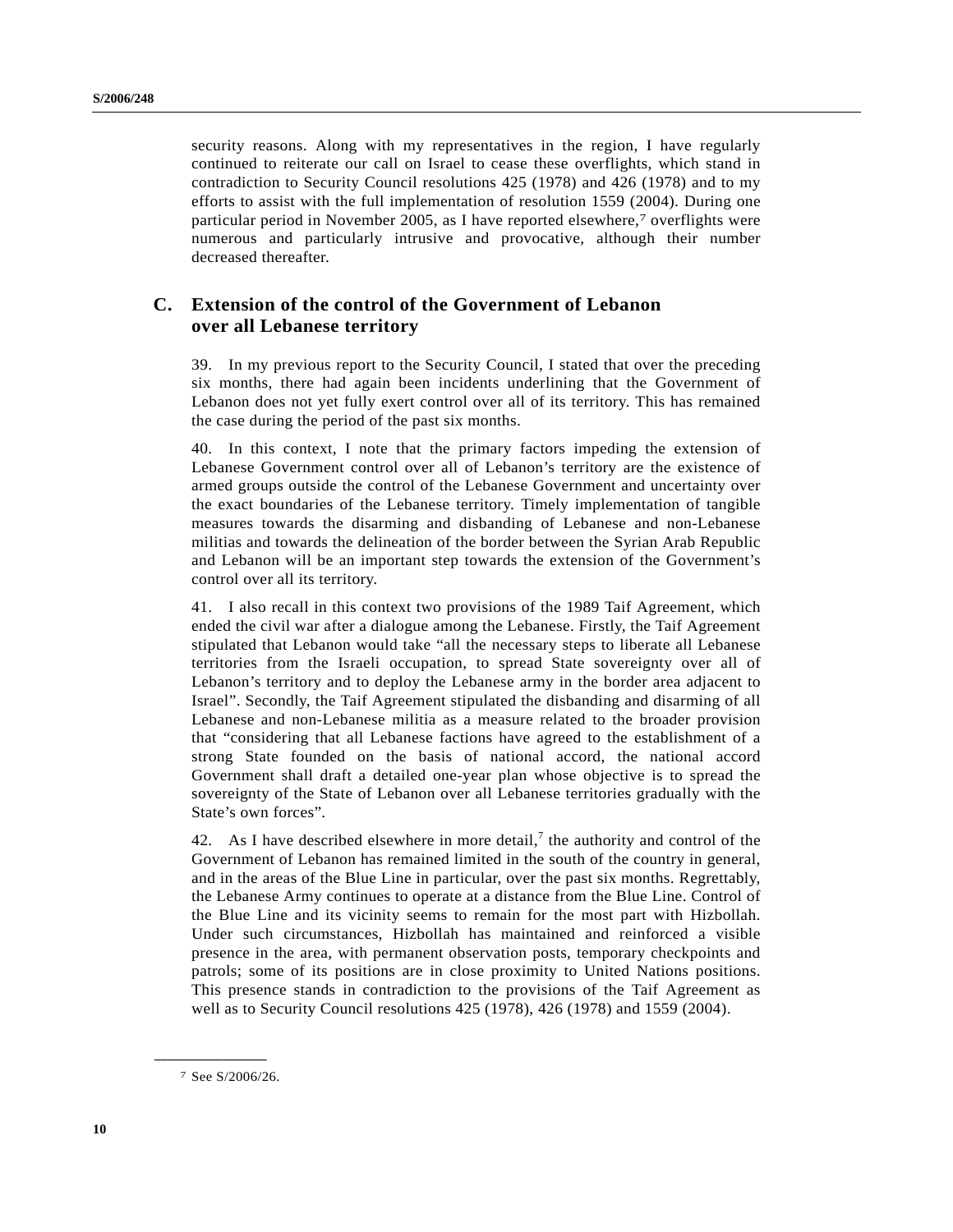43. My discussions and those of my representatives on the extension of the authority of the Government of Lebanon in the South have continued. To date, there has been no further progress on this issue. The Lebanese Army Command has informed me that it faces no operational constraints in creating a presence in the South and along the Blue Line, but that has not received political instructions to take such action.

44. A number of serious incidents have emphasized the necessity for the Government of Lebanon, through its regular security and armed forces, to extend its control over all of its territory in order to maintain quiet along the Blue Line. The Government of Lebanon, as the sole legitimate authority vested with a monopoly on the use of force throughout its territory, must do more to exercise its control accordingly.

45. In its resolution 1655 (2006) of 31 January 2006, the Security Council yet again referred to the urgent need for the Lebanese Government to fully extend its authority and exert its control and monopoly over the use of force throughout its territory. The Council reiterated its call upon the Government of Lebanon to fully extend and exercise its sole and effective authority throughout the South and urged it to do more to assert its authority in the South and to exert its control and monopoly over the use of force and to maintain law and order on its entire territory and to prevent attacks from Lebanon across the Blue Line, including through deploying additional numbers of Lebanese Armed Forces and Internal Security Forces, taking up the proposals of the United Nations Interim Force in Lebanon (UNIFIL) to enhance coordination between those forces and UNIFIL on the ground and to establish a joint planning cell.

46. In my last report, I observed that the Lebanese Armed Forces now had to show that they can maintain effective security throughout the country. I stated that I had taken note of the recent increased presence and engagement of the Lebanese Armed Forces in areas where there are armed Palestinian groups, and that such steps were positive measures towards the extension of the control of the Government of Lebanon over all of its territory and the exercise of its monopoly on the use of force throughout its territory. I further stated that I was encouraged by the commitment made to me by Prime Minister Seniora's Government that it will seek to assert its monopoly on the use of force and exert its control throughout all Lebanese territory through a national dialogue with all relevant parties. I also referred to an increased deployment of the Lebanese Armed Forces along the border with the Syrian Arab Republic for the purpose of halting the illegal transfer of arms and people, and an increased presence of the Lebanese Armed Forces around positions of armed Palestinian groups to the south of Beirut and in the Beqaa Valley.

47. Over the past six months, there have been renewed incidents of arms transfers across the Syrian-Lebanese border into Lebanon, which the Government of Lebanon and the Lebanese Armed Forces have confirmed to my Special Envoy, in contradiction to resolution 1559 (2004), which stipulates the disarming and disbanding of Lebanese and non-Lebanese militias.

48. On 14 February 2006, the Lebanese Army Command stated it was "taking steps to close all illegal border crossings". It further stated that the coastline was also under surveillance in an attempt to stop smuggling and that the army had established its control over most of the sea and land crossings into Lebanon. The Lebanese Army Command has also stated to my Special Envoy that its control over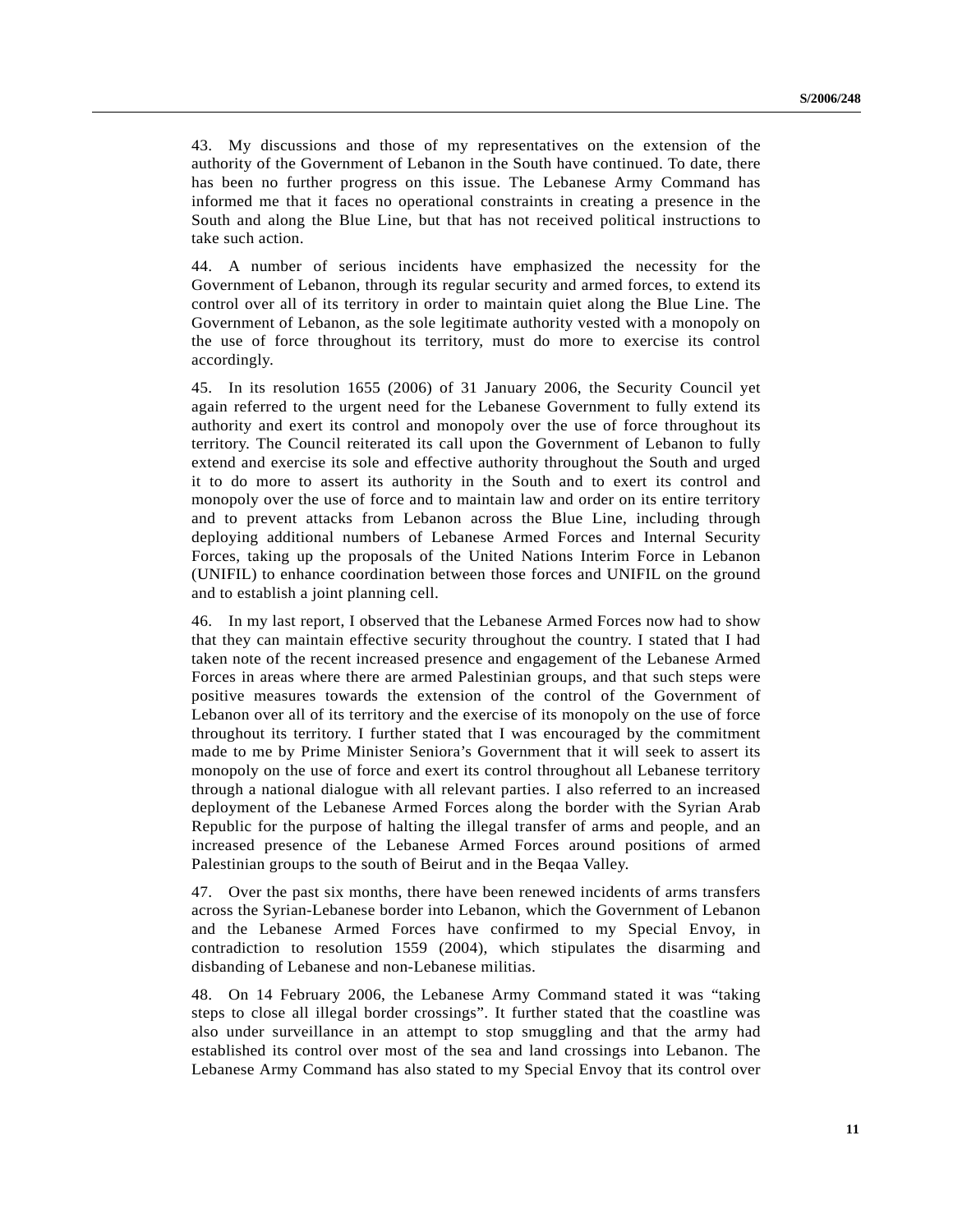the border with the Syrian Arab Republic has been strengthened, with the deployment of additional troops and the installation of new checkpoints. It has further stated that all unofficial roads across the border have been closed. The Army Command has acknowledged that it cannot yet guarantee fully effective border control, but it has affirmed that its capacity is gradually increasing and that it has the will to establish its effective control over the borders of Lebanon. Both the Government of Lebanon and the Army Command have confirmed to my Special Envoy that a political decision to prevent all further arms trafficking across the Syrian-Lebanese border has been taken and is being enforced to the best of the ability of the Lebanese Armed Forces. They have also stated to my Special Envoy that in order to establish tight control over the border between Lebanon and the Syrian Arab Republic, there needs to be a sufficient degree of cooperation from the Syrian Arab Republic. The Lebanese Army Command has further stated to my Special Envoy that all future cases of arms transfers within the country will be subject to the direct decision of Prime Minister Seniora. To date there have been no additional cases of arms trafficking.

## **D. Disbanding and disarmament of Lebanese and non-Lebanese militias**

49. As I have previously reported, Lebanese and non-Lebanese militias continue to exist and operate within Lebanon and to challenge the Government, which by definition is vested with a monopoly on the use of force throughout its territory. The most significant Lebanese militia is Hizbollah. There are also Palestinian militias in Lebanon. In addition to the direct call in Security Council resolution 1559 (2004) for the disarming and disbanding of Lebanese and non-Lebanese militias in Lebanon, I observed in my last report that, more broadly, the existence of armed groups defying the control of the legitimate Government is incompatible with the restoration and full respect of the sovereignty, territorial integrity, unity and political independence of the country. The existence of militias also impedes the extension of the Government of Lebanon's control over all of its territory.

50. I have previously recalled the 1989 Taif Agreement, or the Charter of National Reconciliation, as it is also known. The Agreement stipulated, in full consistency with resolution 1559 (2004), that "the disbanding of all Lebanese and non-Lebanese militias shall be announced. The militias' weapons shall be delivered to the Government of Lebanon within a period of six months, beginning with the approval of "the Charter. My representatives and I are concerned with these matters, and we have repeatedly emphasized that the Taif Agreement, which was concluded as the result of a consensus among all Lebanese factions and parties, should be implemented in full, and that resolution 1559 (2004) needs to be seen as an expression of the United Nations support for the agreement.

51. In this context, I recall that the members of the Security Council, in presidential statements released on 7 November 1989 (S/20953), 22 November 1989 (S/20988) and 27 December 1989 (S/21056) and in reiteration of earlier statements in support of the talks in Taif, welcomed the ratification of the Taif Agreement by the Lebanese Parliament on 5 November 1989, and "solemnly reaffirmed their support for the Taif Agreement", which they viewed as "the only basis for guaranteeing the full sovereignty, independence, territorial integrity and unity of Lebanon".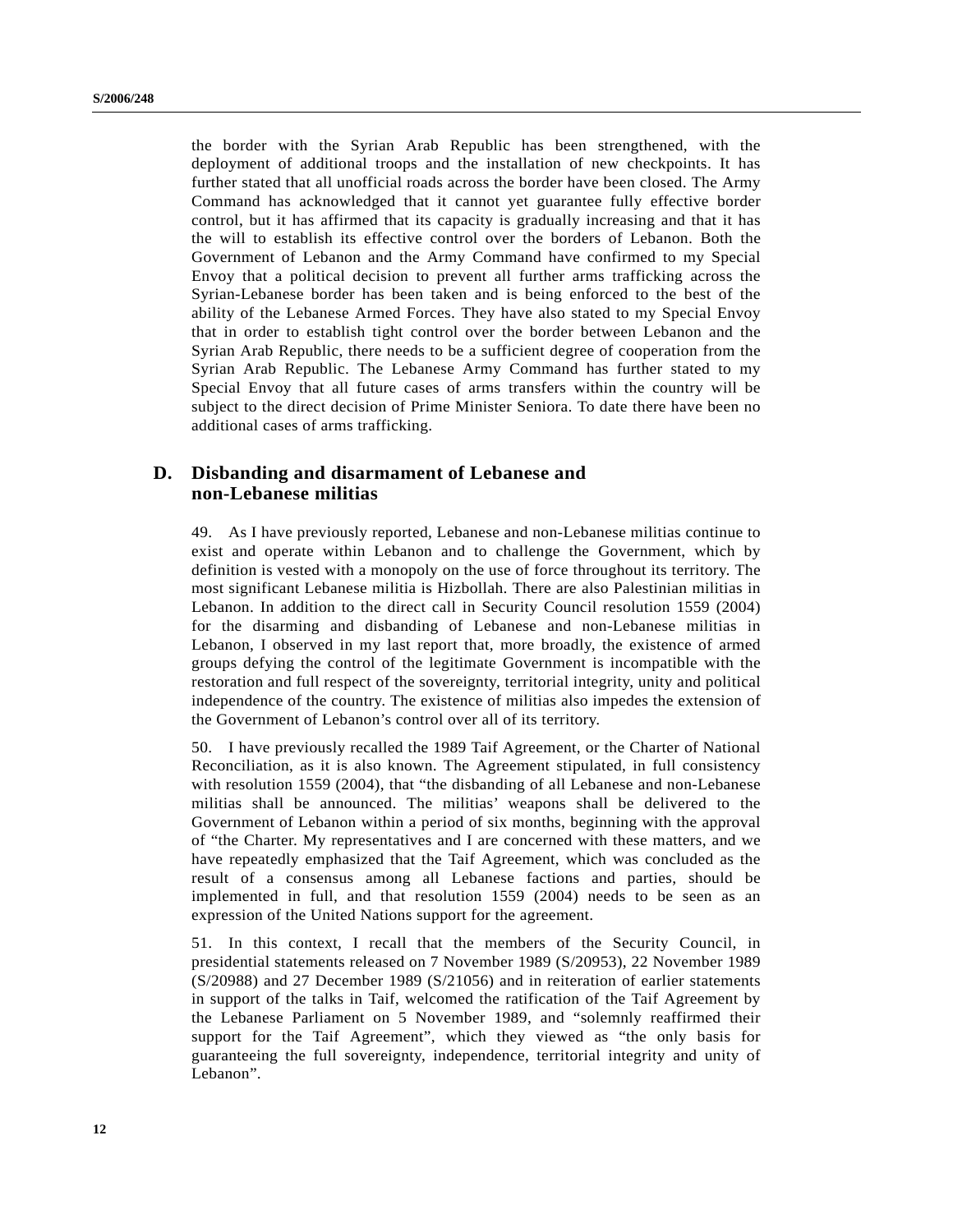### **Palestinian militias**

**\_\_\_\_\_\_\_\_\_\_\_\_\_\_\_\_\_\_**

52. In my last report, I stated that I had taken note of the Government of Lebanon's assurance that there was no need for weapons outside the Palestinian refugee camps. The recent national dialogue in Lebanon affirmed this statement, deciding unanimously on 14 March 2006 that Palestinians outside the camps should be disarmed within a six-month period and that the problem of arms inside the camps should be dealt with, while stressing the responsibility and commitment of Lebanon to protect the Palestinian camps on its territory from any aggression. The national dialogue also decided that the Government of Lebanon should follow up on its efforts to improve the conditions of Palestinians living both inside and outside refugee camps in Lebanon.

53. On 24 March 2006, a ministerial delegation was dispatched on an unprecedented visit to a number of Palestinian refugee camps in Tyre, where the delegation met with Palestinian representatives and inspected living conditions inside the camps. A second such visit, to the Ein al-Hilweh camp, had to be postponed, apparently because of the internal divisions among the different Palestinian groups. The Government of Lebanon has told me that further visits are anticipated.

54. Prior to the agreement on the above issue at the national dialogue, the Government of Lebanon had continued its measures to limit the existence of Palestinian arms outside the refugee camps, intensifying its presence around Palestinian paramilitary positions to the south of Beirut and in the Beqaa Valley, which are predominantly manned by the groups Popular Front for the Liberation of Palestine-General Command (PFLP-GC) and Fatah-Intifada, the headquarters of which are in the Syrian Arab Republic.<sup>8</sup> I note the assurance of the Lebanese Army Command that it has the capacity to collect the arms of Palestinian militias if and when a political decision to that effect is taken.<sup>9</sup>

55. In response to the agreements reached during the Lebanese national dialogue, leaders of the PFLP-GC, who had repeatedly rejected any disarmament of the group in the past, have recently begun voicing their readiness to put their arms under the State's authority and to coordinate with the Government of Lebanon to devise joint policies. I welcome these statements and expect that they will be matched by action to this effect. In this context, I took note of the visit of PFLP-GC leader Ahmad Jibreel to Lebanon on 1 April, and his talks there with political leaders mandated by the national dialogue, Prime Minister Seniora, Speaker Berri, member of Parliament Hariri and Hizbollah Secretary-General Sheikh Nasrallah.

<sup>8</sup> The Lebanese Army Command told my Special Envoy that over the past months, the Lebanese Armed Forces have established a total of 17 new positions in the vicinity of Palestinian positions outside Palestinian refugee camps, deploying a total of 400 troops.

<sup>9</sup> In an incident that underlined the need to end the presence of arms in the hands of groups outside the control of the Government, two Lebanese policemen were shot and wounded by members of the PFLP-GC while on patrol outside the group's fortified base in Naameh, south of Beirut, on 10 January 2006. The PFLP-GC later handed over to the authorities the member of the group who had opened fire. The Palestinian Authority, which represents Palestinians in the West Bank and Gaza Strip, condemned the incident and reiterated its belief that Palestinians in Lebanon were subject to and had to respect Lebanese laws, also stating that it regarded such incidents as harmful to the Palestinian cause and to Lebanese-Palestinian relations.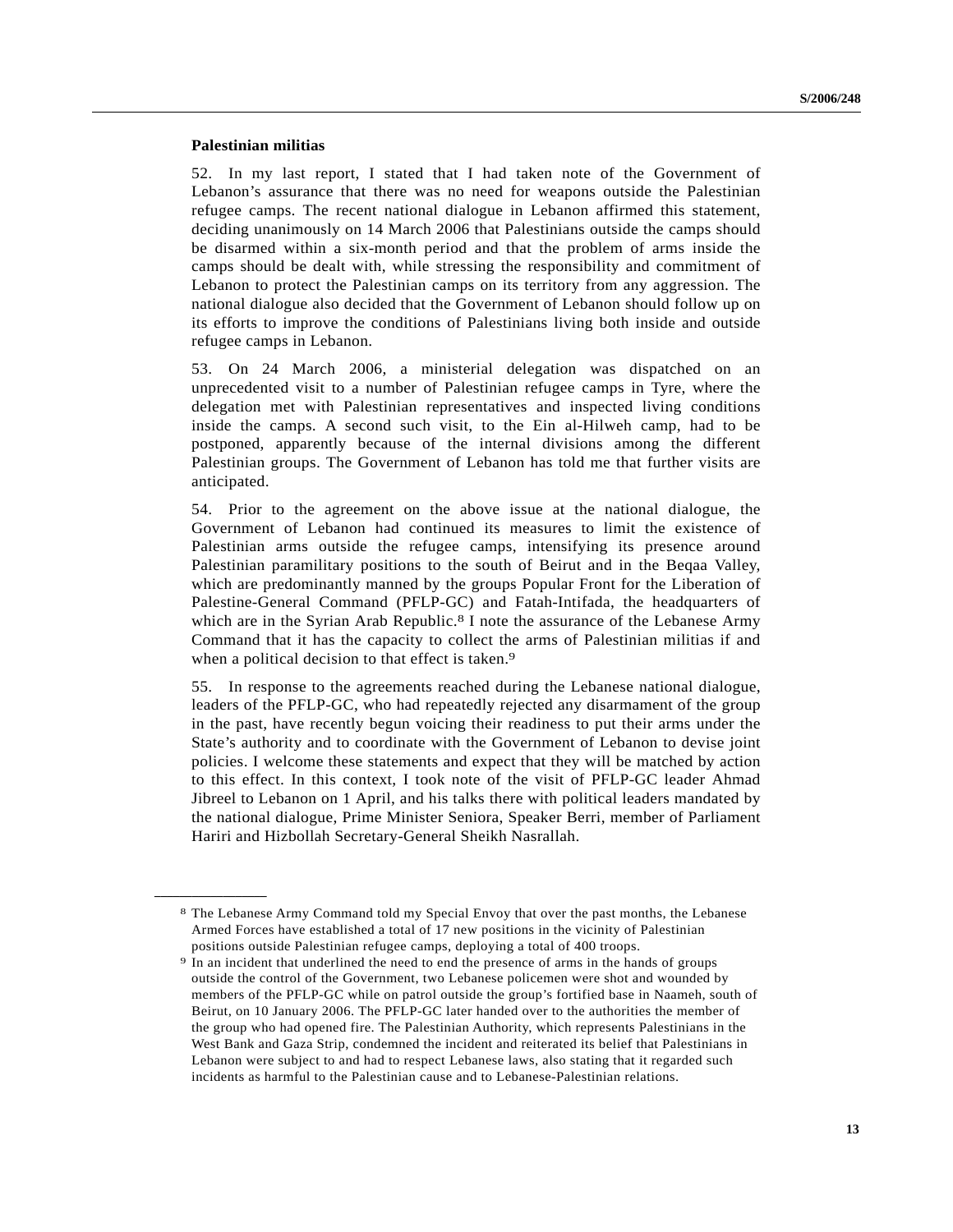56. Fatah, the largest Palestinian faction in Lebanon, announced on 19 March 2006, five days after the presentation of the agreement, at the national dialogue, on the issues of Palestinian arms in Lebanon, that it had "decided to collect all the weapons we possess, including individual arms, and put them in secure places (inside the camps), in accordance with the wishes of the inter-Lebanese dialogue conference". I warmly welcome and commend these statements and expect timely follow-up to turn them into reality, as a first step towards the full disarmament and disbanding of all militias in Lebanon.

57. I have continued to maintain close contact with the leadership of the Palestine Liberation Organization (PLO) and the Palestinian Authority, which, through PLO Chairman and the President of the Palestinian Authority, Mahmoud Abbas, have reiterated to me their support for the full implementation of all provisions of resolution 1559 (2004). In this context, I note the marked difference in the stated willingness to cooperate with the Government of Lebanon for the purpose of the full implementation of resolution 1559 (2004) between Palestinian groups under the direct authority of PLO and those groups that are headquartered in Damascus and do not accept PLO as the sole legitimate representative of the Palestinian people.

58. Chairman Abbas has stated to me that PLO is committed to cooperate with the Government of Lebanon for the purpose of implementing resolution 1559 (2004), but does not have full authority over all Palestinian groups in Lebanon. Chairman Abbas has further informed me that PLO is seeking the re-opening of its representative office in Beirut in order to be able to better assist and cooperate with the Government of Lebanon.

59. In this context, I note and commend the decision of the Lebanese Council of Ministers on 5 January 2006 to re-open the representative office of PLO in Beirut, in reaction to the request of PLO to establish a diplomatic mission in Beirut, which I referred to in my last report (S/2005/673). Chairman Abbas has stated to me that PLO is in the process of designating a representative to head the office. I look forward to the early opening of the PLO diplomatic representation in Beirut.

#### **Hizbollah**

60. As yet there has been no noticeable change in the operational status and capabilities of Hizbollah. The issue of the arms of the organization has been included on the agenda of the Lebanese national dialogue, which has been adjourned until 28 April 2006. The item has not yet been discussed.

61. I recall my observation in my last report to the Security Council that a group engaged in the democratic political process of opinion formation and decisionmaking cannot simultaneously possess an autonomous armed operational capacity outside the authority of the State. I also recall that in implementing the 1989 Taif Agreement, the majority of Lebanese militias merged into the Lebanese Armed Forces during the 1990s, in accordance with the Taif Agreement's provision that the "disbanding of all Lebanese and non-Lebanese militias shall be announced," and that "the militias' weapons shall be delivered to the Government of Lebanon within a period of six months", beginning with the ratification of the Agreement.

62. In that context, I note the statement of the Lebanese Army Command to me that the integration of Hizbollah into the Armed Forces does not pose problems from an operational point of view if and when such a decision is taken. In this context, I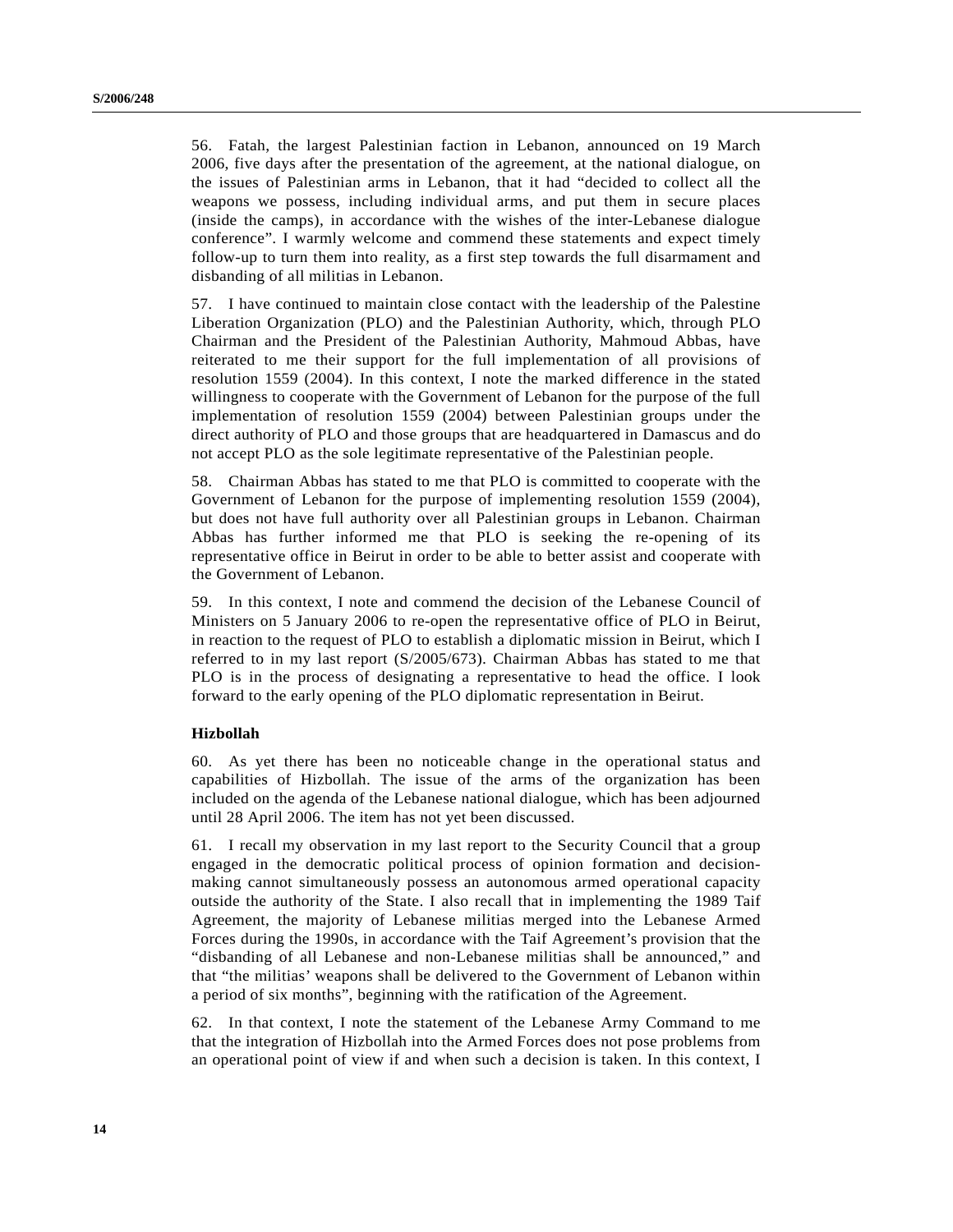also recall my statement in my last report to the Council that Hizbollah's inclusion, for the first time, in the Government underlined the significance of its possible transformation into solely a political party. I also reiterate my belief that the carrying of arms outside the official armed forces is impossible to reconcile with the participation in power and in government in a democracy.

63. In addition, I note that the leaders of most Lebanese political factions have stated to me that they view with favour the eventual integration of Hizbollah into the Lebanese Armed Forces. Lebanese political leaders have also frequently reaffirmed their commitment to the full implementation of the 1989 Taif Agreement.

64. I was concerned when I was informed in February 2006 of an incident, in which arms destined for Hizbollah had been transferred from the Syrian Arab Republic into Lebanon. Twelve trucks carrying ammunitions and weapons of various kinds, including Katyusha rockets, crossed the border from the Syrian Arab Republic. Discovered a few days later at a checkpoint inside Lebanon, the trucks were allowed to continue their journey towards their destination in south Lebanon. A statement released by the Lebanese Armed Forces following the incident on 6 February 2006 indicated that transportation and storage of ammunition belonging to the "resistance", once inside Lebanon, were subject to the ministerial policy statement of the current Lebanese Government, which considered the "resistance" to be legitimate. As the Government of Lebanon has confirmed, the Lebanese Armed Forces has thus not been authorized to prevent further movement of the ammunitions, which had been a common practice for more than 15 years. Hizbollah publicly confirmed that the arms were destined for the group. The Government of Lebanon and the Lebanese Army Command have informed my Special Envoy that further cases of arms transfers would be subject to the direct decision of Prime Minister Seniora and that no further transfers of ammunitions and weapons have occurred since this incident.

65. Hizbollah continues to justify its existence as a "resistance" movement by Israel's ongoing occupation of the Shebaa farms area, which the United Nations has determined to be Israeli-occupied Syrian territory and which many Lebanese continue to assert is Lebanese.10 I also reiterate my determination, made in my last report to the Council, that even if the Lebanese claim to the Shebaa farms area were legitimate, it would be the responsibility of the Government of Lebanon only to address this claim in conformity with international law and relevant Security Council resolutions, and not that of an armed group outside the control of the Government.

66. It is noteworthy, however, that Hizbollah, through its participation in the national dialogue, has agreed to support for all contacts undertaken by the Government of Lebanon to "establish the Lebanese identity of the Shebaa farmlands," and "to determine the area's borders in accordance with procedures and principles approved and accepted by the United Nations". Hizbollah's agreement implies that it recognizes that a process pursued by the Government of Lebanon to achieve, through due process, the delineation of the border between the Syrian Arab

**\_\_\_\_\_\_\_\_\_\_\_\_\_\_\_\_\_\_**

<sup>10</sup> In paras. 31-37 above, I have outlined in more detail the Security Council's repeated determination that the Shebaa farmlands, until such time that a border delineation agreement is concluded, through due process, between Lebanon and the Syrian Arab Republic and is deposited with the United Nations, cannot be considered Lebanese land, but continues to be defined as Israeli-occupied Syrian territory.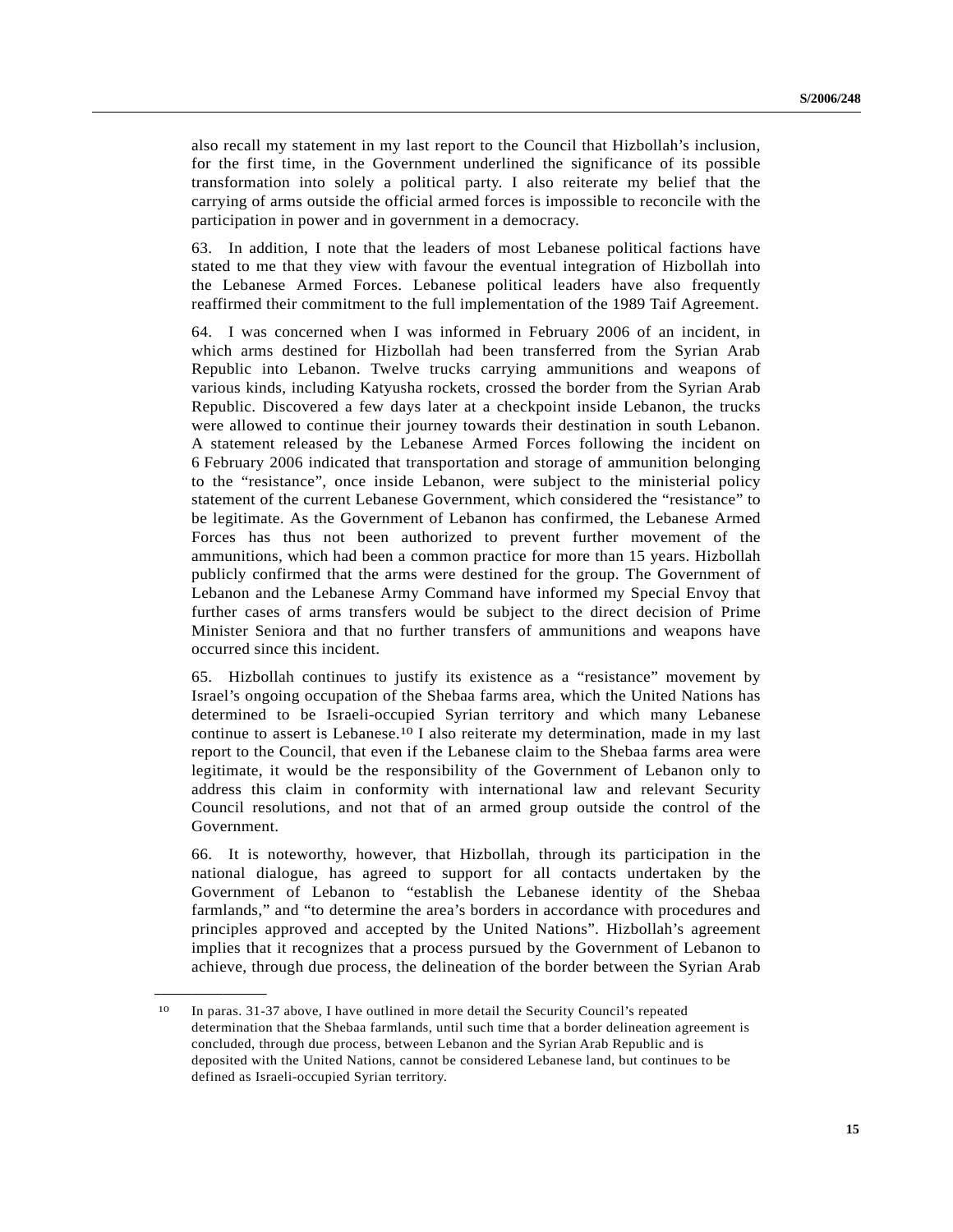Republic and Lebanon is the sole and exclusive legitimate pathway to restore Lebanese sovereignty over the Shebaa farms.

67. It is also particularly noteworthy that Hizbollah has embraced the national dialogue and is, through its participation in the round table and its agreement to its agenda, willing to discuss the issue of its arms. It is worth emphasizing that Hizbollah Secretary-General Sheikh Nasrallah was one of the Lebanese leaders promoting the idea of a national dialogue among the Lebanese, which would be based on the Taif Agreement. I have further taken positive note of repeated statements by Hizbollah leaders that indicate their willingness to disarm through design of, and Hizbollah's integration into, a broad national defence strategy mechanism for the protection of Lebanon. These are commendable developments.

68. In this context, I note again that a dialogue with parties other than the Lebanese authorities is indispensable in order to realize the implementation of the mandate contained in resolution 1559 (2004) to disarm and disband all Lebanese and non-Lebanese militias.11

## **E. Presidential election process**

**\_\_\_\_\_\_\_\_\_\_\_\_\_\_\_\_\_\_**

69. In resolution 1559 (2004), the Security Council declared its support for a free and fair electoral process in Lebanon's then upcoming presidential election conducted according to Lebanese constitutional rules devised without foreign interference or influence.

70. In my report to the Security Council of 1 October 2004 (S/2004/777), I recalled the process whereby President Lahoud's term of office was extended by three years on 4 September 2004. In its presidential statement of 23 January 2006 (S/PRST/2006/3), the Security Council noted with regret that provisions of resolution 1559 (2004) had yet to be implemented, mentioning in particular free and fair presidential elections conducted according to the Lebanese constitutional rules, without foreign interference and influence.

71. The national dialogue in Lebanon decided on 14 March 2006 on the need for discussion of the subject of the presidency of the Lebanese Republic in order to deal with the crisis of the current Government. The issue was adjourned until the dialogue reconvenes on 28 April 2006. The issue of the presidential election process

<sup>11</sup> Hizbollah maintains close ties, with frequent contacts and regular communication, with the Syrian Arab Republic and the Islamic Republic of Iran. In this context, in particular, I have taken note of statements by senior officials of the Syrian Arab Republic urging a continuation of the "resistance", for example, by the President of the Syrian Arab Republic during his press conference with the visiting President of Iran in Damascus on 19 January 2006, or by the Foreign Minister of Syria in an interview with the Lebanese daily *As-Safir*, published on 28 March 2006.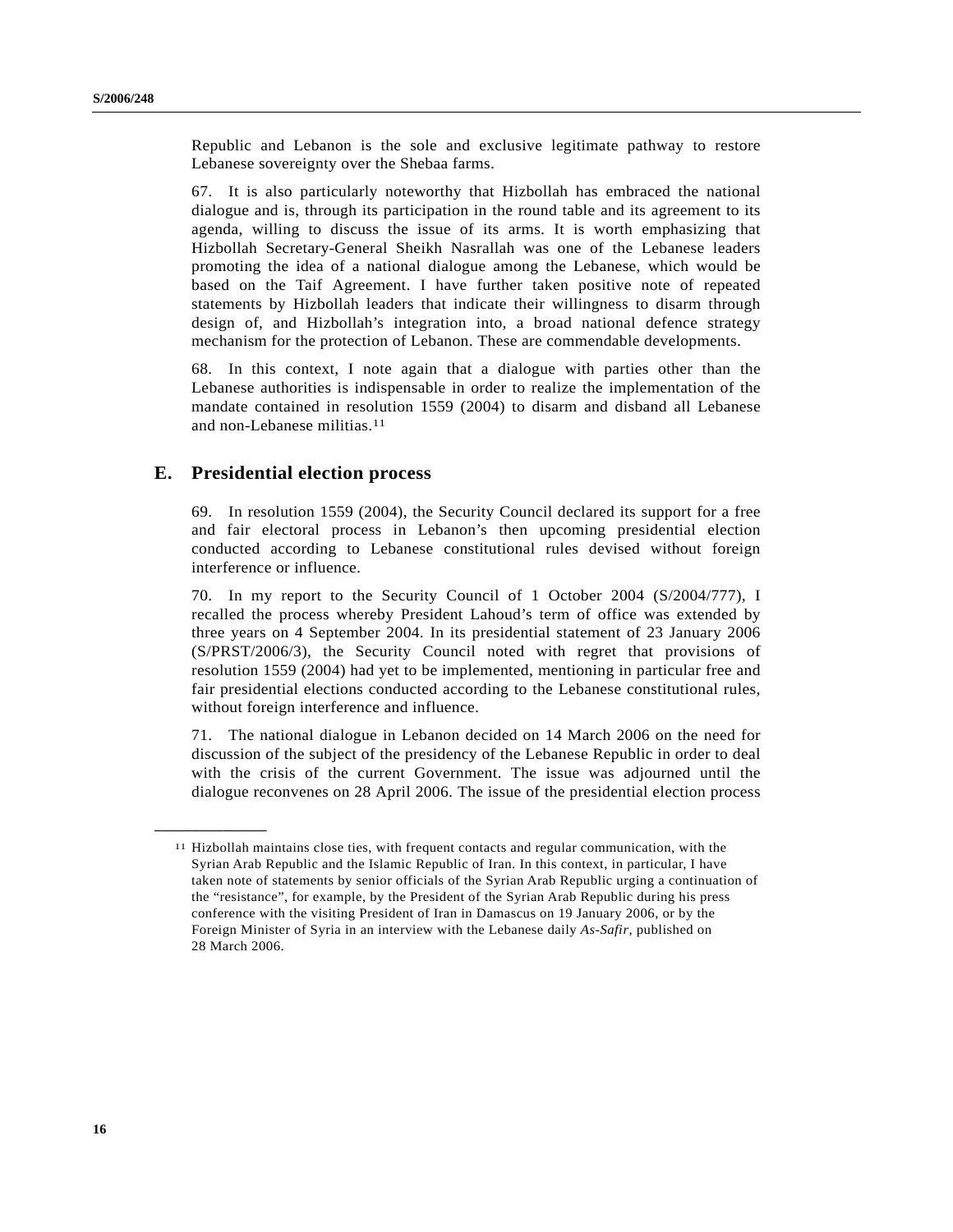has figured very prominently on the agenda in Lebanon over the past six months.<sup>12</sup> Several hundreds of thousands of Lebanese commemorated on 14 February 2006 the first anniversary of the assassination of former Prime Minister Hariri and 22 others in downtown Beirut. Several political leaders addressing the rally attacked President Lahoud and called for his resignation. A number of sessions of the Council of Ministers were cancelled or postponed, or suffered from a lack of quorum due to controversies over the role and presence of President Lahoud.

## **IV. Observations**

**\_\_\_\_\_\_\_\_\_\_\_\_\_\_\_\_\_\_**

72. Since my last report to the Council of 26 October 2005 (S/2005/673), the Lebanese have made further significant progress towards implementing in full all provisions of resolution 1559 (2004), in particular with the agreements reached in the national dialogue. However, the provisions of resolution 1559 (2004) calling for the disbanding and disarmament of all Lebanese and non-Lebanese militias, the extension of the control of the Government of Lebanon over all Lebanese territory, and strict respect of the sovereignty, territorial integrity, unity and political independence of Lebanon under the sole and exclusive authority of the Government have not yet been fully implemented. There has not been a presidential election process, as called for in the resolution and the Security Council presidential statement of 23 January 2006 (S/PRST/2006/3).

<sup>12</sup> On 20 February, 13 current members and one former member of the Lebanese Parliament submitted a motion to Speaker Berri, asserting that they had been subjected to pressures and threats from the Syrian and Lebanese security services to compel them to ratify the draft law extending President Lahoud's term in office. The members of Parliament further claimed that, as a result of the fact that their vote had been tarnished by a basic lack of free will, they viewed the entire voting process related to the constitutional amendment extending the President's term as null and void, and that, since their votes in favour of the extension had been induced under duress and were therefore to be considered null and void, the law amending the Lebanese constitution was invalid, not technically having received the constitutionally mandated twothirds majority vote. In conclusion, the members of Parliament requested Speaker Berri to take the necessary constitutional measures to deal with the outcome of the process they considered invalid. The members of Parliament submitted a copy of their motion to me (see annex II). During a visit to Beirut, my Special Envoy for the implementation of Security Council resolution 1559 (2004) met, on my behalf, with 11 out of the 14 members of Parliament who had submitted the motion to Speaker Berri (three were out of the country and therefore unable to attend the meeting). In the meeting, the parliamentarians recounted in detail their individual experiences in relation to the vote extending President Lahoud's term in office. The vast majority of the members of Parliament asserted that they had received direct instructions from the Syrian military intelligence in Lebanon. These instructions were allegedly conveyed by the chief of Syrian military intelligence in Lebanon, General Rustom Ghazaleh, and/or by the chief of Syrian intelligence's Beirut branch, Muhammad Khallouf, either in meetings held in the Syrian intelligence headquarters in Lebanon at Anjar, or the intelligence headquarters in Beirut, Beau Rivage, or by telephone.

The vast majority of parliamentarians claimed that they had been told that a decision had been taken that President Lahoud's term was to be extended, and that they had to act in accordance with this decision. They had also been told that failure to comply with the decision might jeopardize Lebanon's security and stability, and that they might put their personal security at risk. A number of parliamentarians further recounted conversations with former Prime Minister Hariri, who had confirmed the instructions and, when doing so, had referred to endangerment of his own life if the extension did not pass successfully in Parliament. The Government of the Syrian Arab Republic has strongly denied all these allegations.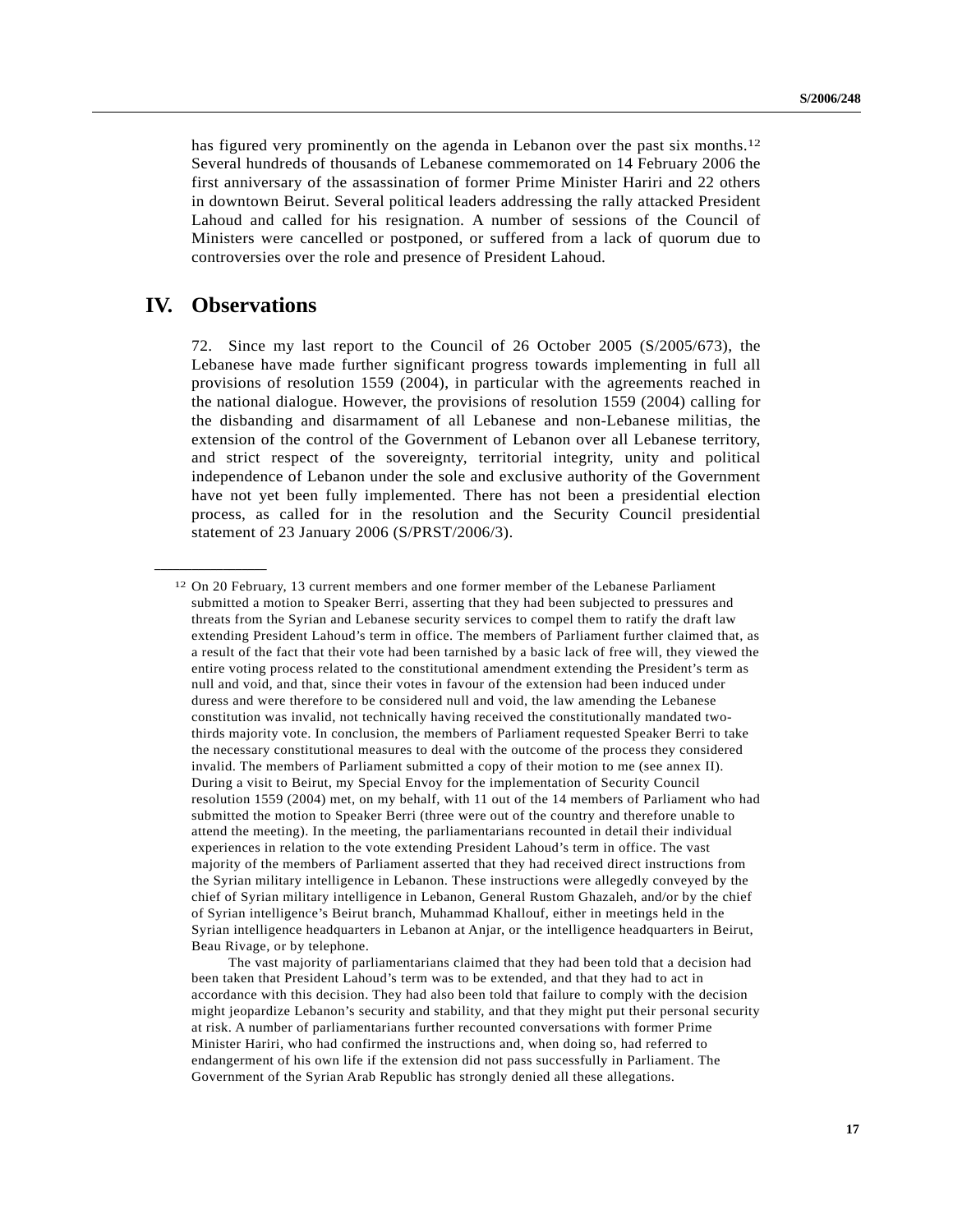73. Lebanon has continued its journey into a new era of its history. Yet the new Lebanon is still fragile. There is urgent need to take tangible measures in order to retain the momentum and maintain Lebanon's progress towards full reaffirmation of its sovereignty, territorial integrity, unity and political independence, consistent with the 1989 Taif Agreement and resolution 1559 (2004).

74. In particular, the implementation of the agreements reached in the national dialogue now urgently necessitates and depends on the cooperation of parties other than the Lebanese themselves for the full implementation of resolution 1559 (2004). I emphasize that resolution 1559 (2004) explicitly calls on all parties concerned to cooperate fully and urgently with the Security Council for the full implementation of this and all relevant resolutions concerning the restoration of the territorial integrity, full sovereignty and political independence of Lebanon, and that the Security Council, in its presidential statement of 23 January 2006 (S/PRST/2006/3), called on all other parties concerned, in particular the Government of the Syrian Arab Republic, to cooperate in the implementation of resolution 1559 (2004).

75. With the agreements unanimously reached in the national dialogue and their initiative to work proactively and constructively with the Syrian Arab Republic, a united Lebanon has offered an outstretched hand to the Syrian Arab Republic. I call on the Syrian Arab Republic to accept this offer and to undertake measures, in particular, to establish embassies and delineate the border between the Syrian Arab Republic and Lebanon. Diplomatic representation in other States and the existence and clear delineation of national boundaries are basic indicators and intrinsic elements of the sovereignty, territorial integrity and political independence of any State. Mutual diplomatic representation is also the most appropriate way to address any bilateral tension that may exist, and steps undertaken towards this end would further contribute in their own right to improving the bilateral relationship between the two historically close neighbours. The establishment and use of embassies is an essential tool to ease tensions and secure stability in the relations between States. I therefore reiterate my urgent call on Syria to cooperate with Lebanon for the purpose of establishing embassies, of delineating the border between the countries and of undertaking any other measure towards the full implementation of resolution 1559 (2004).

76. I have outlined that the delineation of the border between the Syrian Arab Republic and Lebanon is an element of crucial importance to a number of explicit operational requirements of resolution 1559 (2004), which places central emphasis on the sovereignty, territorial integrity, unity and political independence of Lebanon under the sole and exclusive authority of the Government of Lebanon throughout Lebanon. In particular, territorial integrity of, and sovereignty over, a particular territory is impossible to achieve if the borders of that territory are undefined, uncertain or disputed. In addition, the explicit mandate contained in resolution 1559 (2004) for Lebanon to extend its governmental authority over all of its territory can be realized only if the Government of Lebanon and all other relevant parties know what the entirety of the territory of Lebanon is, with its exact boundaries determined and delineated. The timely implementation of tangible measures towards the delineation of the border between the Syrian Arab Republic and Lebanon, as well as towards the disarming and disbanding of Lebanese and non-Lebanese militias, is an important step towards the extension of Government control over all its territory.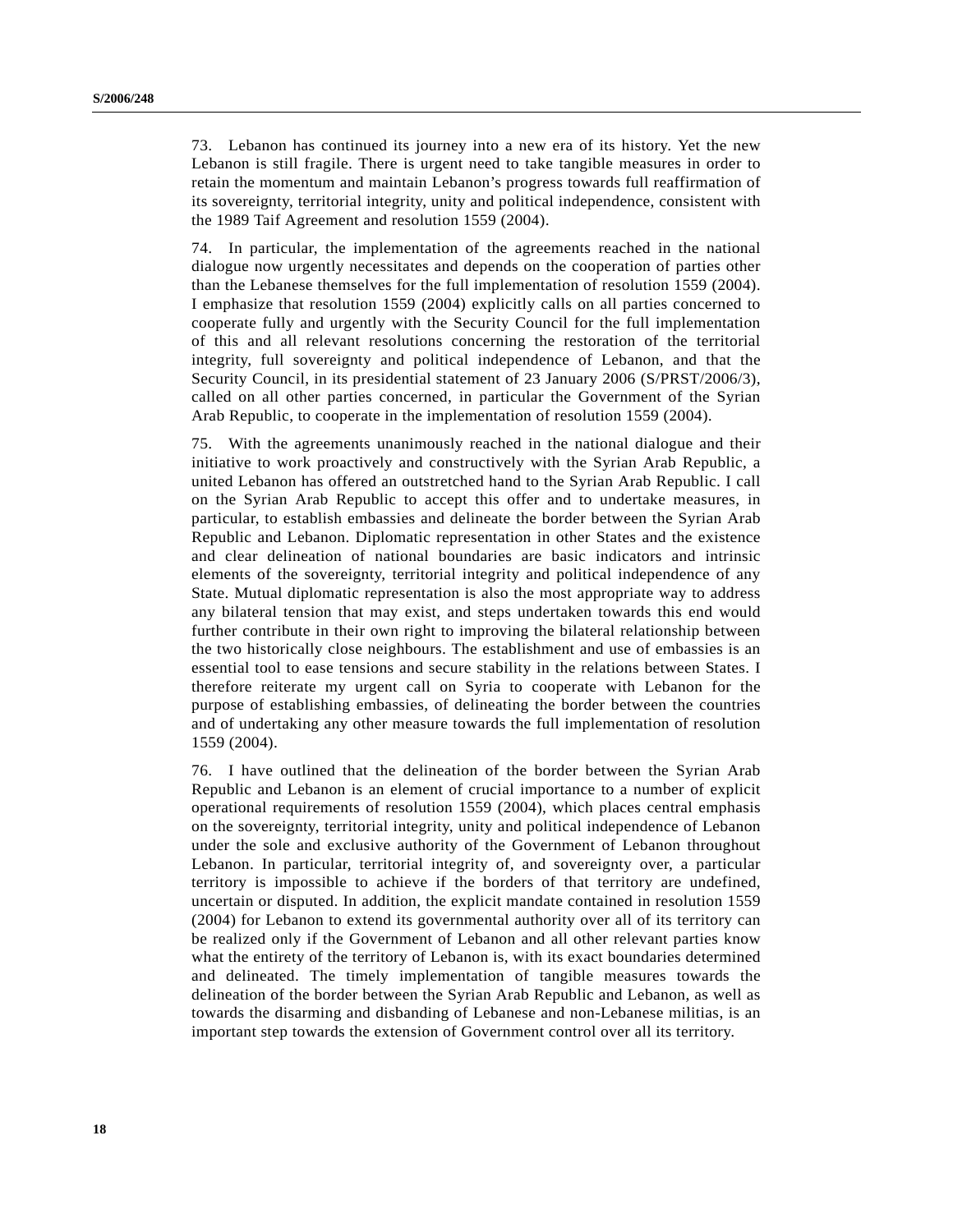77. Noting that repeated statements by representatives of the Government of the Syrian Arab Republic that the Shabaa farms area is Lebanese and not (Israelioccupied) Syrian territory, as determined by the United Nations on the basis of the so-called Blue Line, I reiterate my previous caveat that the United Nations determination of the status of the Shabaa farms is without prejudice to any border delineation agreement the Syrian Arab Republic and Lebanon conclude. On the contrary, given the apparent agreement between all relevant parties, I repeat my call on the Governments of the Syrian Arab Republic and Lebanon to take steps urgently under international law to delineate their border. The conclusion of such a border agreement would represent, as I have stated previously, a tangible and significant step towards formalizing relations between the two countries, towards reaffirming Lebanon's sovereignty, territorial integrity and political independence and the full implementation of all provisions of resolution 1559 (2004). Its current status as Israeli-occupied Syrian territory does, however, remain valid unless and until the Governments of Lebanon and the Syrian Arab Republic take steps under international law to alter that status.

78. I also emphasize again that while the negotiation and conclusion of a border delineation agreement is the exclusive prerogative of the Syrian Arab Republic and Lebanon, discussions should focus particularly and urgently on those areas, the status of which is uncertain or disputed, without prejudice to their status as occupied by a third party and subject to Security Council resolutions 242 (1967) and 338 (1973).

79. I have previously observed that the existence of armed groups defying the control of the legitimate Government, which by definition is vested with a monopoly on the use of force throughout its territory, is incompatible with the restoration and full respect of the sovereignty, territorial integrity, unity and political independence of the country. I have also previously recalled that the 1989 Taif Agreement, in full consistency with resolution 1559 (2004) on this matter, calls for the disbanding of all Lebanese and non-Lebanese militias and the delivery of their weapons to the Government of Lebanon. In putting forward an urgent call for the full implementation of the 1989 Taif Agreement, which was endorsed by the Security Council in a number of presidential statements issued in 1989, I call for the urgent and full implementation of all provisions of resolution 1559 (2004).

80. I further recall the Security Council's expression of concern over movements of arms and people into Lebanese territory and its commendation of the Government of Lebanon's taking of measures against such movements in the Council presidential statement of 23 January 2006 (S/PRST/2006/3). I also join and reiterate with urgency the Security Council's call in the same statement on the Government of the Syrian Arab Republic to take similar measures, and note again that timely implementation of tangible measures to delineate in full the border between the Syrian Arab Republic and Lebanon will be an important step towards preventing any illegal traffic from crossing the border and towards extending the control of the Government of Lebanon over all its territory.

81. The national dialogue in Lebanon is a truly historic and unprecedented event. Its significance as the first-ever truly national dialogue in Lebanon, without any third-party presence, is not to be underestimated. This is the first time that the Lebanese have come together in this manner to talk frankly with one another about issues that only a few months ago were considered taboo. This is remarkable, an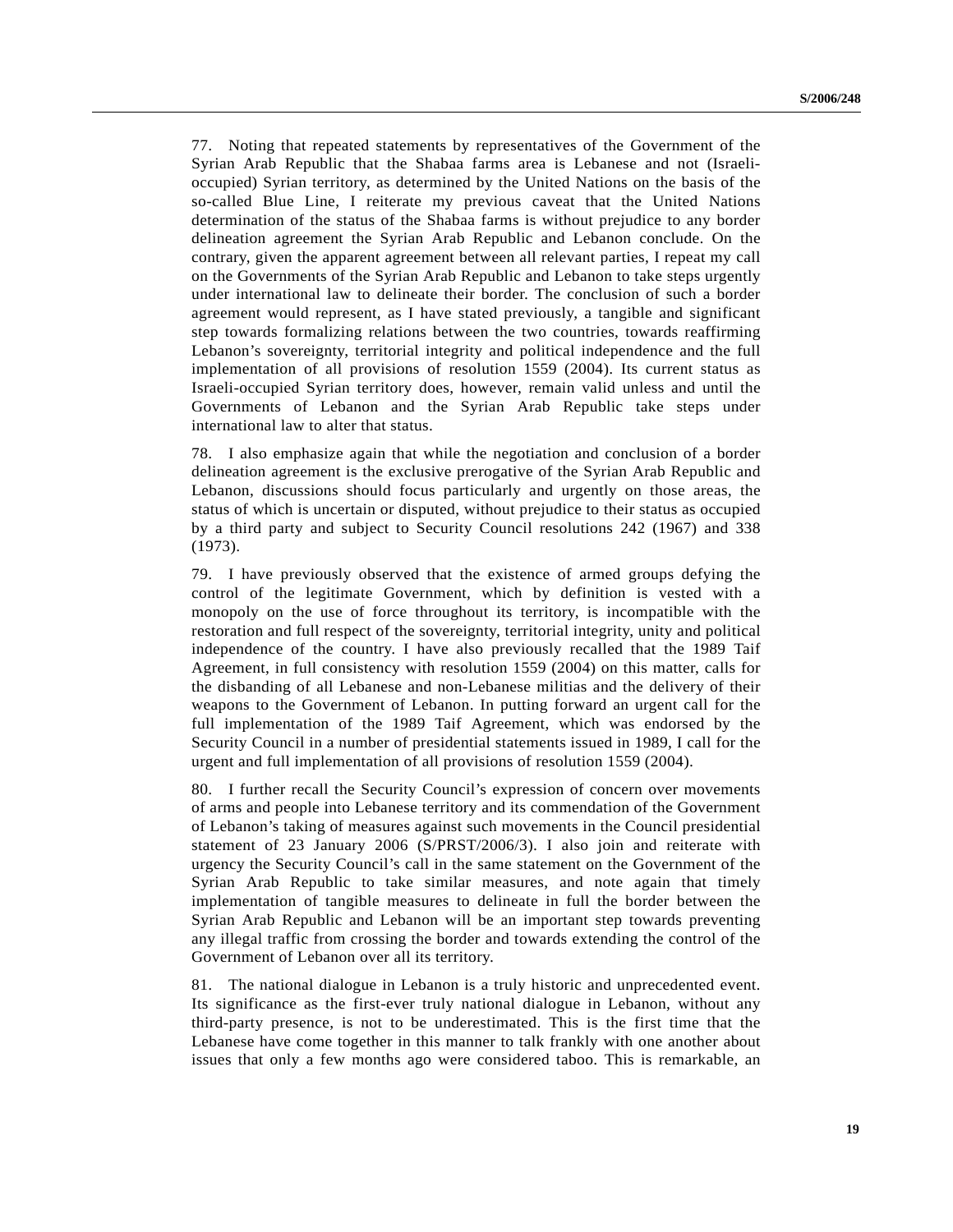outstanding achievement in its own right, and I commend Speaker Berri for his initiation of the national dialogue. I also note, and emphasize, that the convening of the national dialogue followed, and stands in full accordance with, my own and the Security Council's calls for continued national dialogue, as expressed in my last report to the Council and in the Council presidential statement of 23 January 2006 (S/PRST/2006/3).

82. The national dialogue has already achieved important agreements, which are in full conformity with the Taif Agreement and resolution 1559 (2004). As I have stated above, there is an urgent need now to build on the existing momentum and turn the agreements reached into practical reality. To that end, dialogue and partnership are necessary between the Lebanese and the Syrian Arab Republic, and cooperation by all sides is indispensable.

83. The agreement reached in the national dialogue on the arms of Palestinian militias outside Palestinian refugee camps is a tremendously significant and important step towards the implementation of resolution 1559 (2004). Emphasizing that this historical agreement is in full conformity with the Taif Agreement and resolution 1559 (2004), I call for its implementation within the six-month period stipulated by the national dialogue. I commend the Lebanese, and particularly Prime Minister Seniora for his wise and farsighted initiative and approach, which seeks to address not just the issue of the Palestinian arms, but also the living conditions and status of Palestinian refugees in Lebanon, without prejudice to an eventual overall resolution of the Palestinian refugee problem. I call on all parties to support the implementation of the agreement reached and of Lebanese efforts to address the socio-economic conditions of Palestinians in Lebanon.

84. It is my hope that the national dialogue will address the remaining issues on its agenda with equal farsightedness and equal determination to succeed, guided by the Taif Agreement, in order to reach a consensus that will further the full and timely implementation of all provisions of resolution 1559 (2004). The dialogue is scheduled to reconvene on 28 April 2006. I wish to reiterate and underline my strong support for the national dialogue, which has the full backing of the international community.

85. I also recall that it is a central element of the reaffirmation of the sovereignty, unity and political independence of any country, and an important step towards the extension of the control of any Government over all of its territory, that armed groups outside the authority of the Government be brought under its control. In this context, I recall that in implementing the Taif Agreement, the majority of Lebanese militias merged into the Lebanese Armed Forces during the 1990s.

86. Against this background, I call for similar steps to be taken with regard to the remaining Lebanese militias, in fulfilment of both the Taif Agreement and resolution 1559 (2004), with particular attention paid to the formulation of a comprehensive national defence mechanism that would guarantee the adequate protection of Lebanon, its territory and its population. I also urgently call on all parties who have the ability to influence Hizbollah and other militias to support the full implementation of resolution 1559 (2004).

87. I observe that the implementation of resolution 1559 (2004) is part of a wider process of historical transformation, which also encompasses the investigations into the terrorist assassination of former Prime Minister Hariri and 22 others in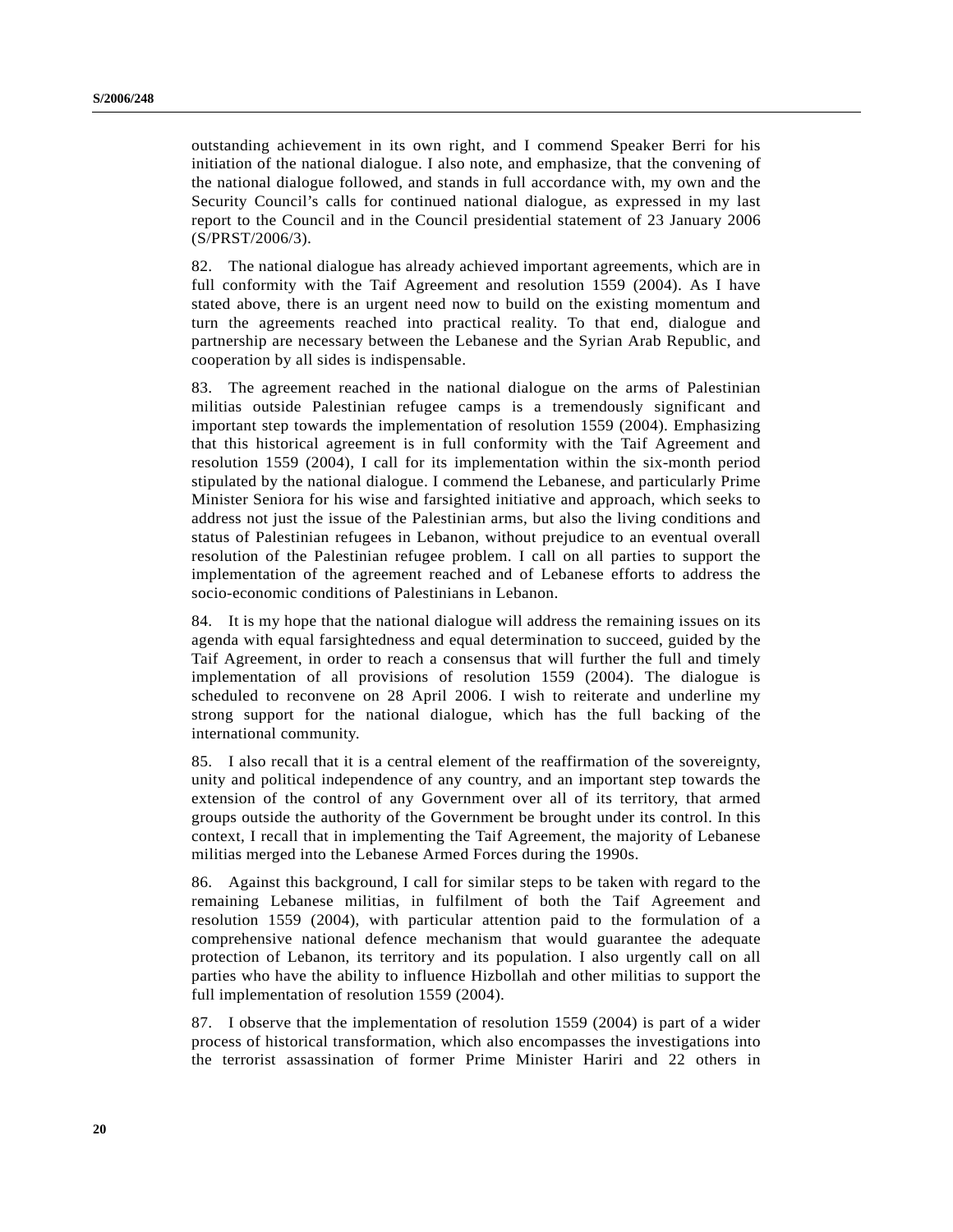downtown Beirut and into other acts of assassination and terror in Lebanon over the past period, the ongoing work to reform electoral processes in Lebanon more broadly and the ongoing preparations and subsequent implementation of economic reforms. I call on all parties to support this wider process of transformation in Lebanon, in the best interest of the Lebanese, the neighbouring States and the stability of the region, and to urgently take all enabling measures to this end.

88. In conclusion, I reiterate my urgent appeal to all parties concerned to comply with all requirements of resolution 1559 (2004) without delay and fully implement this and all other resolutions related to the restoration of the territorial integrity, full sovereignty and political independence of Lebanon.

89. I continue to believe that the implementation of resolution 1559 (2004) should proceed in a way that would best ensure the stability and unity of Lebanon, the Syrian Arab Republic, and the wider region. I also remain committed to the implementation of all Security Council resolutions and the ultimate achievement of a just, lasting and comprehensive peace in the Middle East.

90. It is my strong belief that with the continued support of the Security Council, the national dialogue, the unity of the Lebanese and the farsighted leadership of the Government of Lebanon, as well as the necessary cooperation of all other relevant parties, including the Syrian Arab Republic and the Islamic Republic of Iran, the difficulties of the past can be overcome and significant headway made towards the full implementation of resolution 1559 (2004). I remain at the disposal of the Security Council and stand ready to continue to assist the parties in the full implementation of the resolution.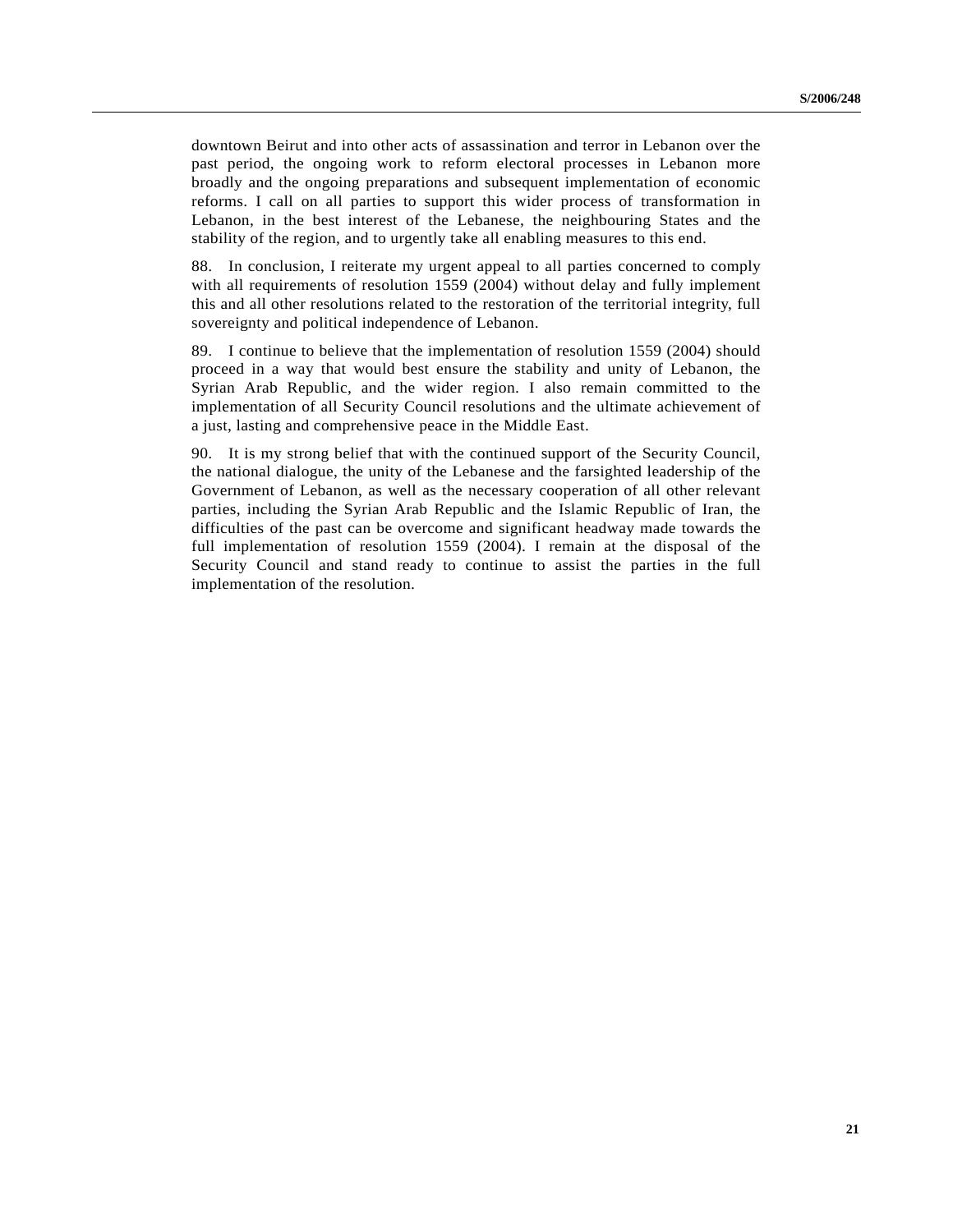# **Annex I**

## **Decisions of the Lebanese National Dialogue**

**(14 March 2006)**

[Original: Arabic]

**The Lebanese Republic**

**The Parliament**

**Decisions of the Lebanese Dialogue Conference**

### **1. The question of finding the truth and its ramifications**

The conferees decided on the first agenda item at the opening of the dialogue on 2 March 2006:

- The International Independent Investigation Commission
- The international tribunal
- Expansion of the mandate of the Investigation Commission.

The following agenda items were decided on 14 March 2006:

### **2. The Palestinian issue**

In keeping with the section of the Charter of National Reconciliation (the Taif Agreement) entitled "Reinstating the sovereignty of the Lebanese State over the entire Lebanese Land" and in compliance with the contents thereof, affirming the need for Palestinians to respect the authority of the State and to comply with its laws, and rejecting resettlement and supporting the right of return for Palestinians, the conferees agreed on the following:

- To urge the Lebanese Government to follow up on its efforts to deal with quality-of-life, social and humanitarian issues with regard to Palestinians living both inside and outside refugee camps in Lebanon, with all the legal facilitation and concrete follow-up on the part of the international community that this entails, and to shoulder its responsibility to ensure a decent and honourable life for Palestinians until such time as they return to their homes.
- Based on the decision of the Council of Ministers with respect to the issue of Palestinian refugees in Lebanon and in compliance therewith, to disarm Palestinians outside the camps within a six-month period and to deal with the problem of arms inside the camps, while stressing the responsibility and commitment of the Lebanese State to protect the Palestinian camps from any aggression, the conferees committed to concrete action to implement the above and supported the Government's efforts to do so through means of dialogue.
- To regard the statement in the Preamble to the Constitution that there shall be "no fragmentation, no partition and no resettlement" as part of the pact of communal existence, about which paragraph (j) of the Preamble to the Constitution states that any authority that contradicts it has no constitutional legitimacy.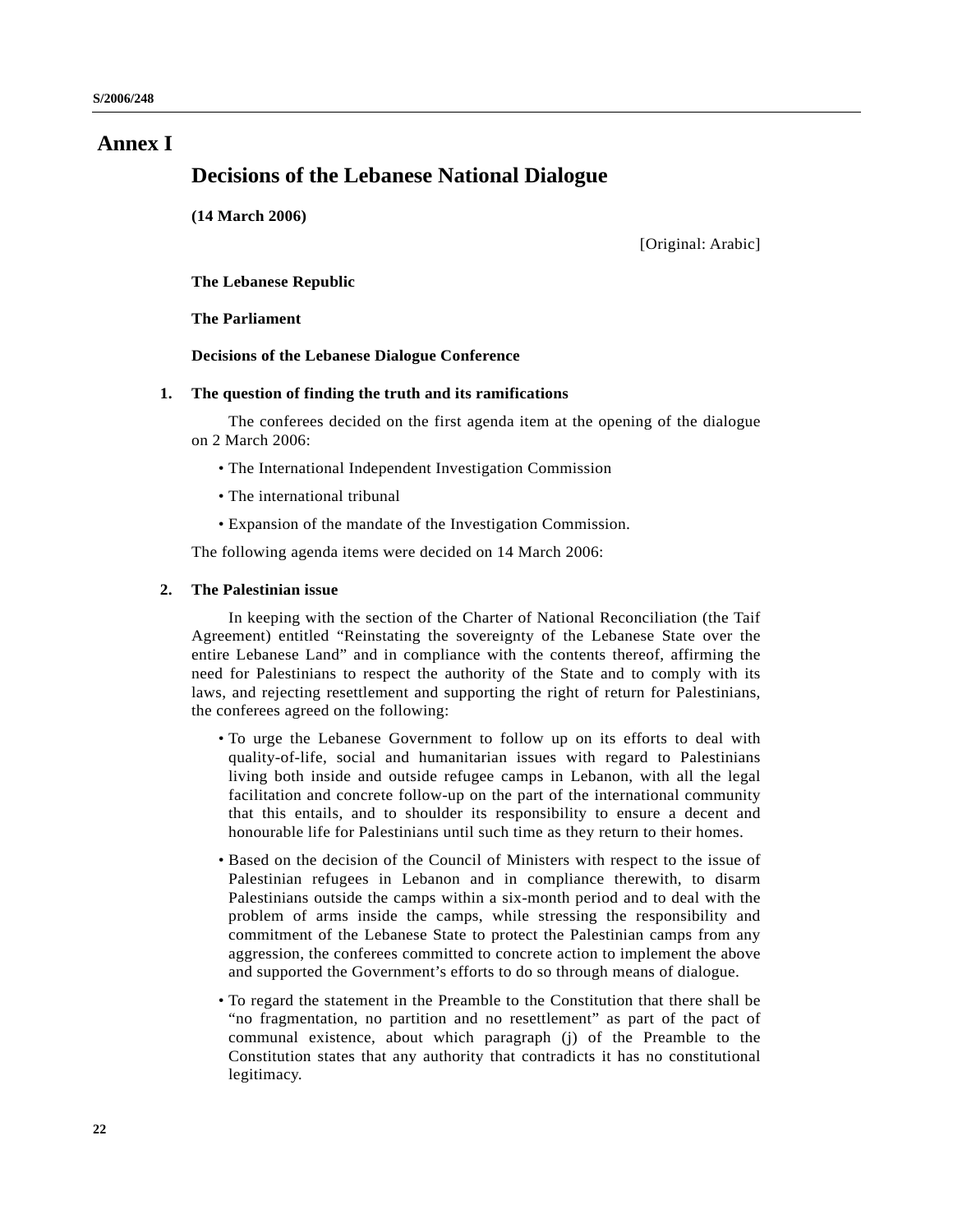### **3. Lebanese-Syrian relations**

In keeping with the statement in the Preamble to the Constitution that Lebanon is free, sovereign, independent and Arab in its identity and affiliation and the confirmation by the Charter of National Reconciliation (the Taif Agreement) of the special relationship between Lebanon and the Syrian Arab Republic that derives its strength from the roots of kinship, history and joint fraternal interests, and affirming the need for coordination and cooperation between the two countries in various areas to achieve the common interests of both with respect to sovereignty and independence, the conferees agreed that the development of these bonds entailed their establishment on the basis of firm and clear principles that would correct any deficiencies that have marred these relations, including:

- To allow neither Lebanon nor the Syrian Arab Republic to pose a threat to the security and safety of the other country or its citizens under any circumstances whatsoever, to require each side to control its borders to this end, and to call on the Lebanese Government to take the necessary measures;
- To establish the principle of non-intervention by either State in the other's internal affairs;
- To establish reciprocal relations between the two States on the basis of mutual trust and respect to be embodied at the earliest possible date in the establishment of embassy-level diplomatic relations between the Syrian Arab Republic and Lebanon;
- To activate and support the joint committee to close the file on missing persons and detainees in the two countries with all possible speed.

### **4. The Shebaa farmlands**

The interlocutors agreed on the Lebanese identity of the Shebaa farmlands, and affirmed their support for all contacts being made by the Government to establish the Lebanese identity of the Shabaa farmlands and the Kafr Shuba hills and to determine their borders in accordance with procedures and principles approved and accepted by the United Nations.

### **5. The presidency of the Republic**

The interlocutors agreed on the need for discussion of this subject in order to deal with the crisis of the current Government.

### **6. Arms of the resistance**

The issue of arms of the resistance is also still under discussion.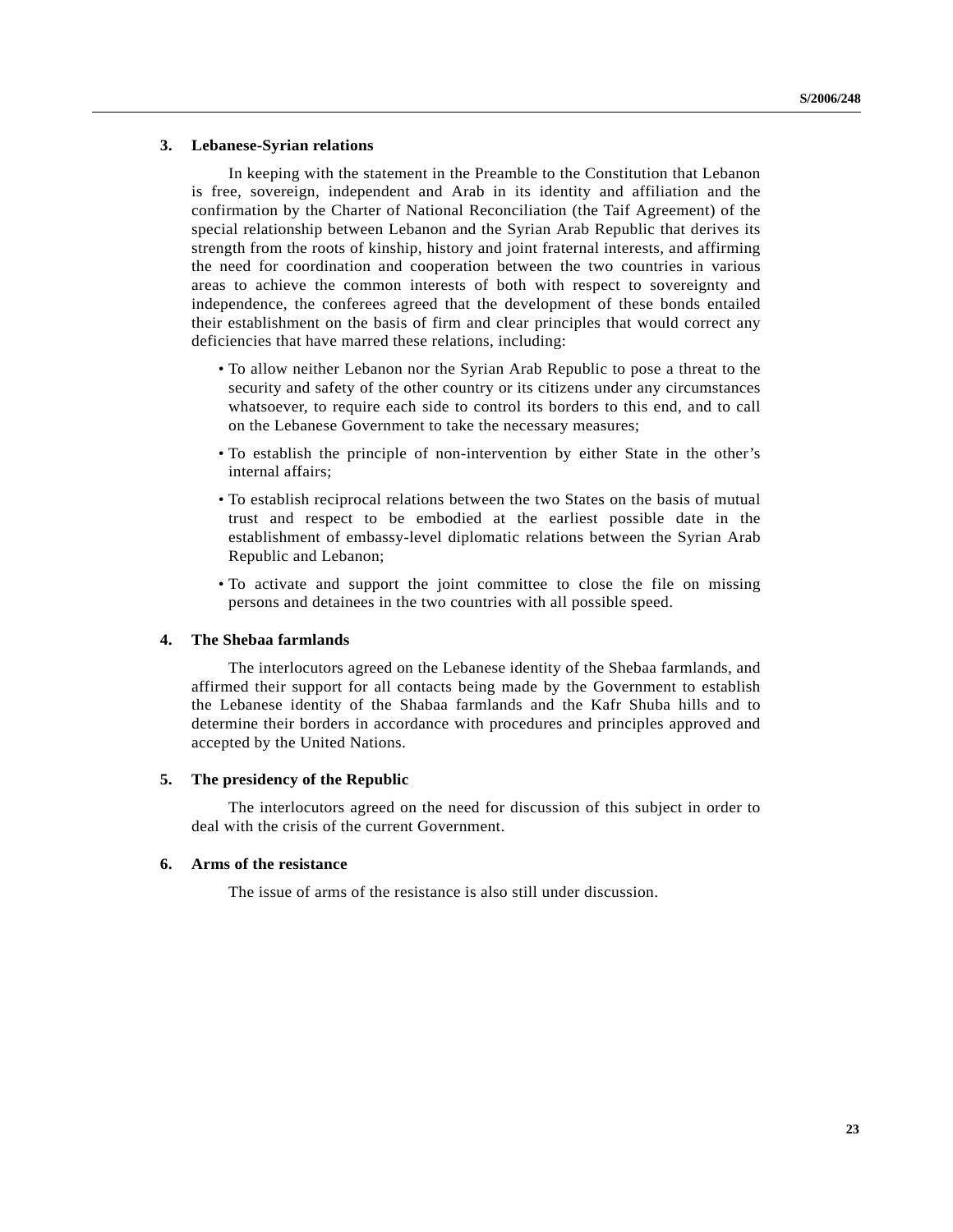# **Annex II**

# **Letter from current and former members of Parliament to Speaker Berri**

**(20 February 2006)**

[Original: Arabic]

Beirut, 20 February 2006

His Excellency the Speaker of the Parliament, the Honourable Mr. Nabih Berri,

Salutations,

The undersigned current and former members of Parliament have the honour to inform you of the following:

In view of the fact that we were subjected to pressures and threats from the Syrian and Lebanese security services to compel us to ratify the draft law extending the term of the President of the Republic, Emil Lahoud,

And in view of the fact that our vote was thus tarnished by a basic lack of free will that renders not only it but the entire voting process with respect to the constitutional amendment extending the term of the President of the Republic null and void,

We officially inform you by this letter that we were opposed to the draft law extending the term of the President of the Republic Emil Lahoud, which was passed by Parliament on 3 September 2004, and that we were subjected to unbearable pressures and threats to induce us to agree to it under duress. This renders our vote null and void, as if it had never taken place, and consequently invalidates Law No. 585/2004 of 4 September 2004 by virtue of it not having received the constitutionally mandated two-thirds majority vote. We request that Your Excellency take our position into consideration and take the necessary constitutional measures to deal with the invalid outcome resulting from it.

With respect,

(*Signed*) a

Mohammed Ali **Al-Mayss** Walid **Eido** Michel **Faraon** Nicolas **Fattoush** Nabil **de Freige** Yeghya **Gergian** Bahia **Hariri** Ghenwa **Jalloul** Mohammed **Kabbani** Hagob **Kassargian** Atef **Majdalani** Farid **Makari** Jean **Ogassapian** Serj Tor **Sarkissian**

<sup>&</sup>lt;sup>a</sup> Names are copied from the unofficial English translation.